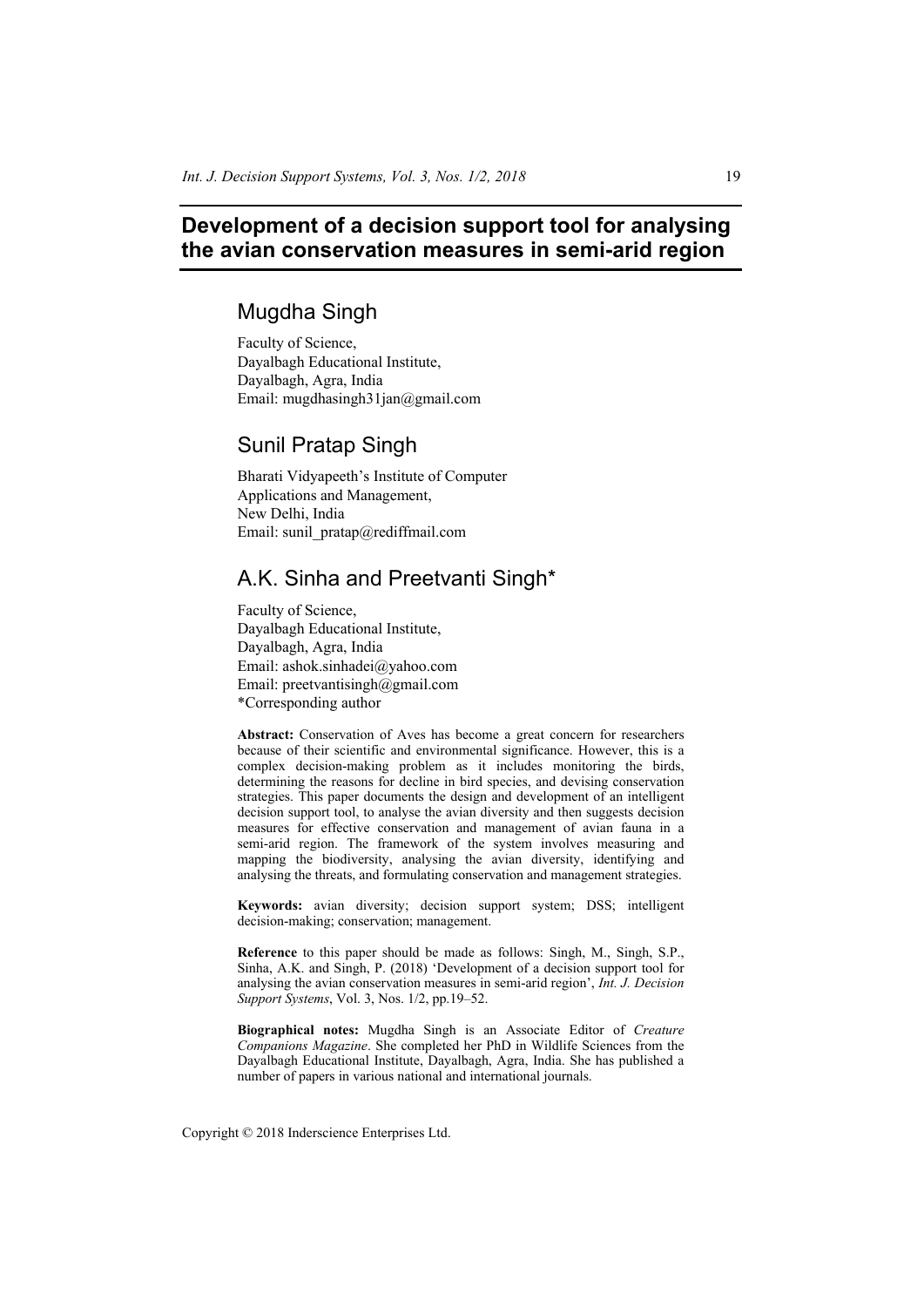Sunil Pratap Singh is an Assistant Professor at Bharati Vidyapeeth's Institute of Computer Applications and Management, New Delhi, India. He completed his PhD in Computer Science from the Dayalbagh Educational Institute, Dayalbagh, Agra, India. His research interests include decision support system (DSS) and geographical information system (GIS). He has published a number of papers in various national and international journals.

A.K. Sinha has a teaching experience of 43 years for undergraduate and postgraduate classes and 33 years of research experience. He is involved in the research of wildlife studies, bioresource conservation and management. He has taken the special training in the field of wildlife conservation and management at Smithisonian Institution, Washington DC, USA, and Conservation and Research Centre, Front Royal, West Virginia, USA. He is a member of State Wildlife Advisory Board, Uttar Pradesh; member of National Geographic Society; Advisor Wildlife, UP Forest and Wildlife/Sanctuary Management.

Preetvanti Singh is a Professor in the Faculty of Science, Dayalbagh Educational Institute (Deemed University), Dayalbagh, Agra, India. She received her PhD in Operations Research from the Dayalbagh Educational Institute, Dayalbagh, Agra, India. Her current research interests include decision support system (DSS), geographical information system (GIS) and optimisation techniques. She is a co-author of computer science textbooks.

#### **1 Introduction**

Birds are one of the best known species that serve as good indicators of biodiversity and environmental change. These are treated highly valued groups of species which can help in making strategic conservation planning decisions for the wider environment.

Declines in bird population has been observed since last few decades which may be due to habitat loss, habitat fragmentation and modification, loss of wintering habitat, and excessive predation. Several bird conservation planning efforts are underway across the world (Tobias et al., 2013; Buechley et al., 2015; Arbeláez-Cortés et al., 2016; Brochet et al., 2016; Snep et al., 2016; Hudson et al., 2017). In India, Islam and Rahmani (2004) and Islam (2006) identified important bird areas as priority sites for conservation of birds. Acharya and Vijayan (2010) collected information on endemic and threatened birds of Sikkim. Panigrahi and Jins (2018) focused on the status of birds in two wildlife sanctuaries, Neyyar and Peppara, located in Agasthyamalai Biosphere Reserve, Kerala State, India. It is observed that the conservation efforts are usually based on the species distribution models, which lack in providing decision support information to the conservation and management stakeholders.

Conservation decision support system (DSS) is a computerised system that provides a set of decision support tools to organise geographical, physical, and biological data for modelling species distribution and conservation planning (Prato, 1999). Inspite of realising the importance of DSS or decision support tools in conserving the birds (Alexander et al., 2008; Rose et al., 2017; Wszola et al., 2017), DSS and decision support tools are utilised by very few researchers (Downs and Horner, 2008; Poirazidis et al., 2011; Sutti et al., 2017) for conservation of birds and their habitats. Moreover, authors generally focus either on selecting the priority areas, or analysing the bird population only.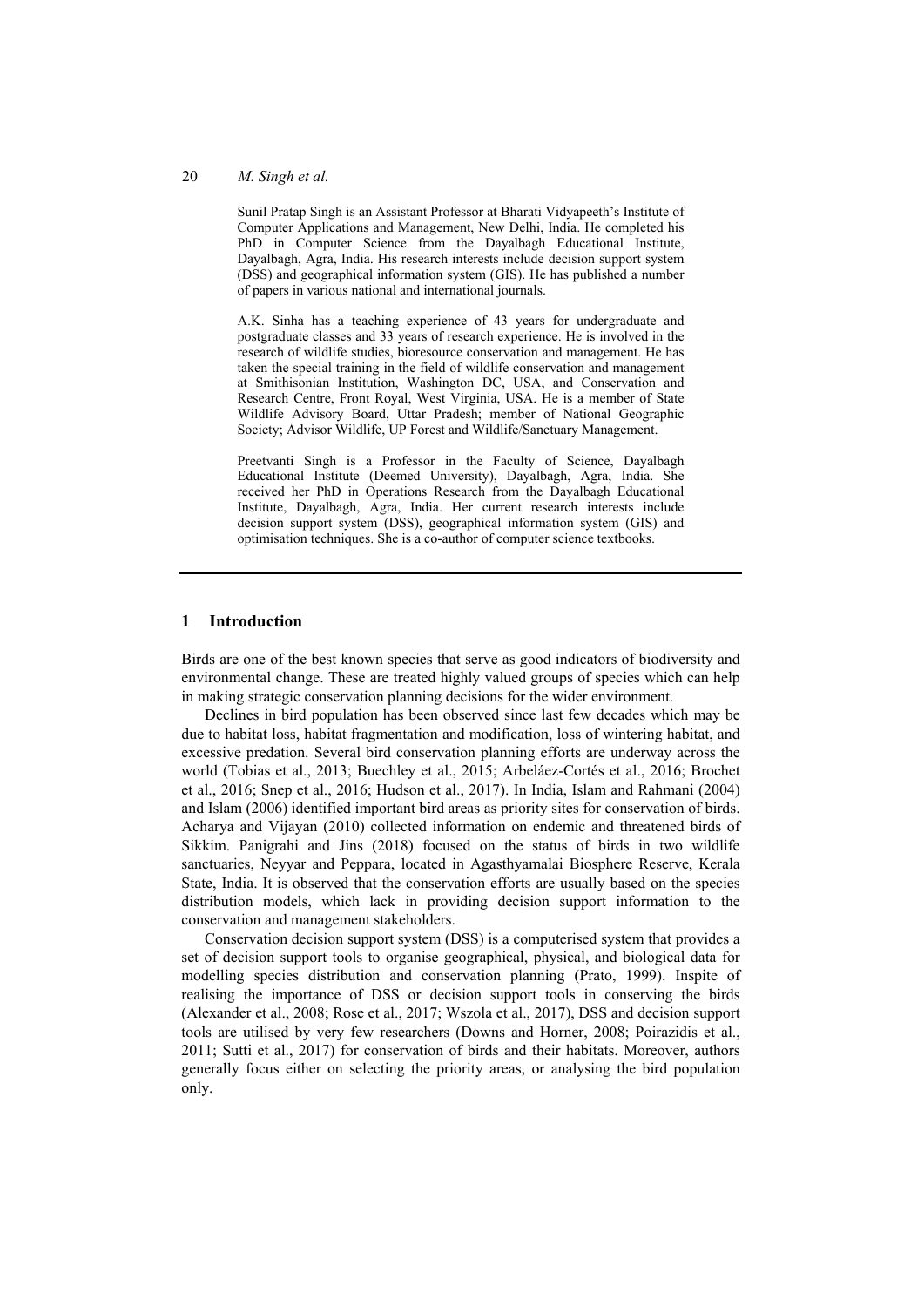This paper documents the design and development of an intelligent DSS, the avian conservation support system (ACDSS), for conservation of birds and management of their habitats (C&M) in semi-arid regions. The main objective of this research study is to integrate statistical tools, and multi-criteria decision-making and management techniques with the DSS to provide:

- assessment of avian diversity
- bio-geographical classification of Aves
- identification of disturbance gradient
- selection of priority area
- identification of dominant and focal bird species
- formulation of conservation and management planning strategies for Aves.

#### **2 Materials and methods**

#### *2.1 Component-based development approach*

DSSs have emerged as a practical approach for applying computers and information to solve decision problems. Recent studies in DSS (Van Pham et al, 2014; Curiel-Esparza et al., 2015; Mohapatra and Lenka, 2016; Ahmad et al., 2017; Caramihai et al., 2017; Dellermann et al., 2017; Sahebjamnia et al., 2017; Akbar et al, 2018; Singh and Singh, 2018) reveals decline in the use of three-element focused generic DSS for decision-making activities. This is due to the fact that the functionalities of standalone DSS are insufficient to facilitate effective decision support for a problem involving multiple criteria, quantitative and qualitative aspects, spatial data, domain knowledge, and fuzziness in human knowledge representation. These challenges require the DSS to be expanded and integrated with other scientific approaches and tools for effective decision-making.

Development of an integrated DSS is a multidisciplinary process which involves the understanding of application domain, mathematical tools and techniques, and computer science. This multidisciplinary nature of DSS development makes it difficult to use traditional software development approaches such as waterfall model and others.

Thus this study follows a component-based software development approach where independent DSS components are developed and then are combined to form a complete DSS through a common interface. The phases of development process are:

- a identification of system components
- b designing system architecture
- c development of independent (identified) components and their integration
- d system implementation.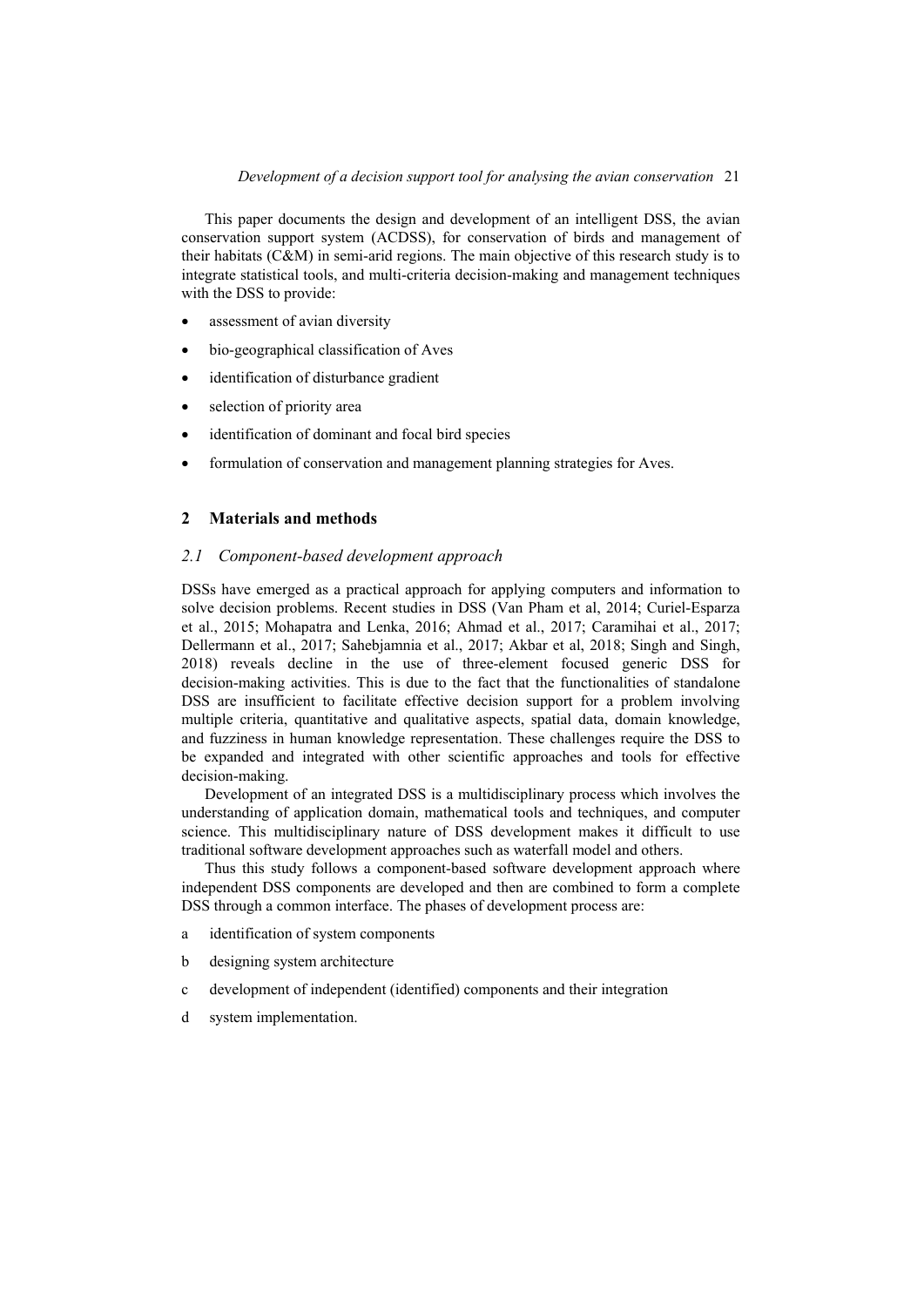### *2.2 The three-tier architecture*

Nowadays, web is playing a huge role in application development mainly because of advantages such as platform independency, reduction in distribution costs, ease of use, and widespread access. These advantages motivated to adopt three-tier server-side architecture for the development of the DSS where most of the processing task takes place on server side and requires the user (decision maker) to use a web browser for requesting decision information from the web server. The three-tier architecture of the system comprises of *presentation tier* (user interface tier), business tier (logic tire), and data tier, as shown in Figure 1. The business tier accesses the data tier for data retrieval and manipulation, and sends the results to presentation tier.





 $Tier - 1$  (Presentation)

#### **3 Development of ACDSS**

The developed ACDSS is an intelligent system that will help in:

- 1 Developing the comprehensive baseline inventory of the birds in a semi-arid region.
- 2 Computing the species richness and diversity.
- 3 Estimating the species level parameters of occurrence probability and density for the most commonly encountered species in the study area.
- 4 Providing the authorities and local community with a better understanding of and appreciation for the diversity and fragility of the birds of the study area.

The detailed description of various activities carried out in developing the ACDSS are described below.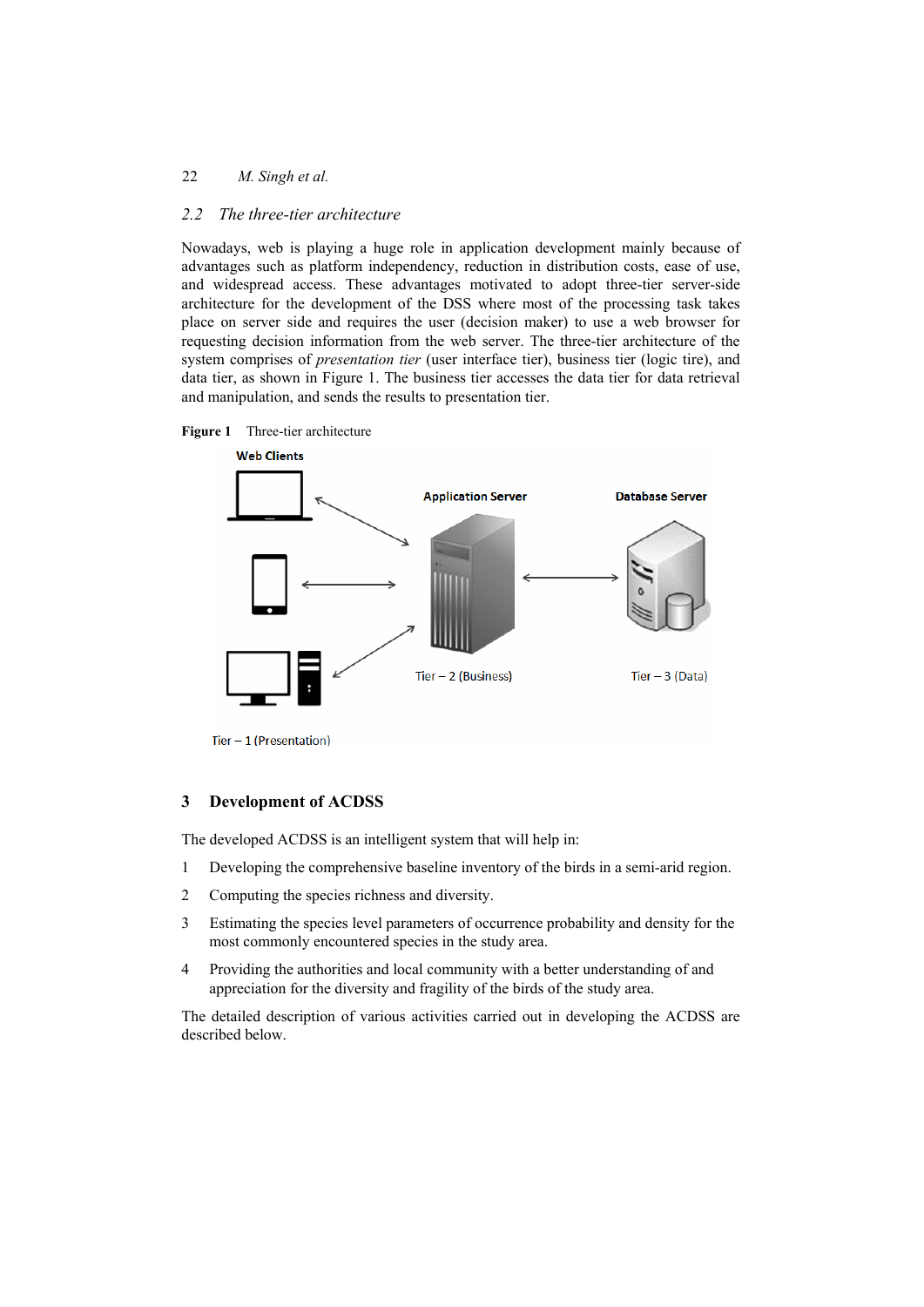### *3.1 Identification of system components*

Following five components were identified for developing ACDSS:

- 1 database management sub-system (DBM-SS)
- 2 model-base management sub-system (MBM-SS)
- 3 knowledge-base management sub-system (KBM-SS)
- 4 dialog management sub-system (DiM-SS)
- 5 central vision exhibit board (CVE-board).

#### *3.2 Designing system architecture*

The architecture of the ACDSS is as shown in Figure 2. The DiM-SS and CVE-board components of the ACDSS implement the presentation tier. The DiM-SS communicates with the decision-makers through C&M user desk in order to view the decision support information in graphical environment. MBM-SS and KBM-SS implement the business tier as a means for providing business logic related to decision-making process. The DBM-SS and KBM-SS components of ACDSS implement the data tier. These provide the business layer with required data and knowledge when needed; and store data and knowledge when requested. The three-tier organisation of ACDSS results in improved security, availability, data integrity, and effective usability.

#### **Figure 2** Architecture of ACDSS (see online version for colours)

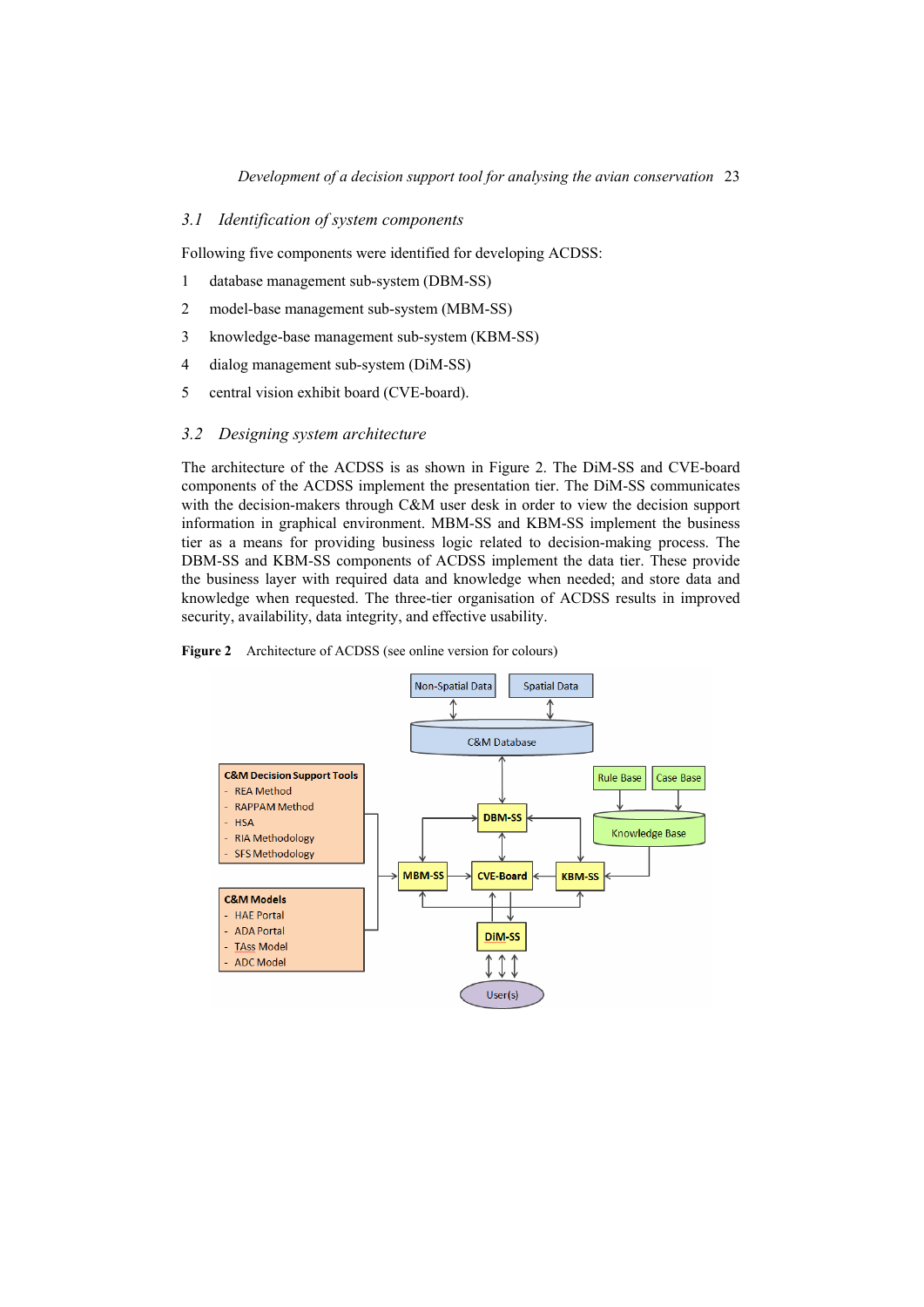



### *3.3 Development of independent components and their integration*

The development process of each component is described below. These components are implemented with free and open-source software packages: Microsoft Visual Web Developer (2008) express edition (lightweight version of .NET development environment provided for free by Microsoft), PostgreSQL (an object-relational database management system on open-source platform), PostGIS (an open-source spatial database extender for PostgreSQL), and quantum GIS (a free and open source geographic information system for editing geospatial data).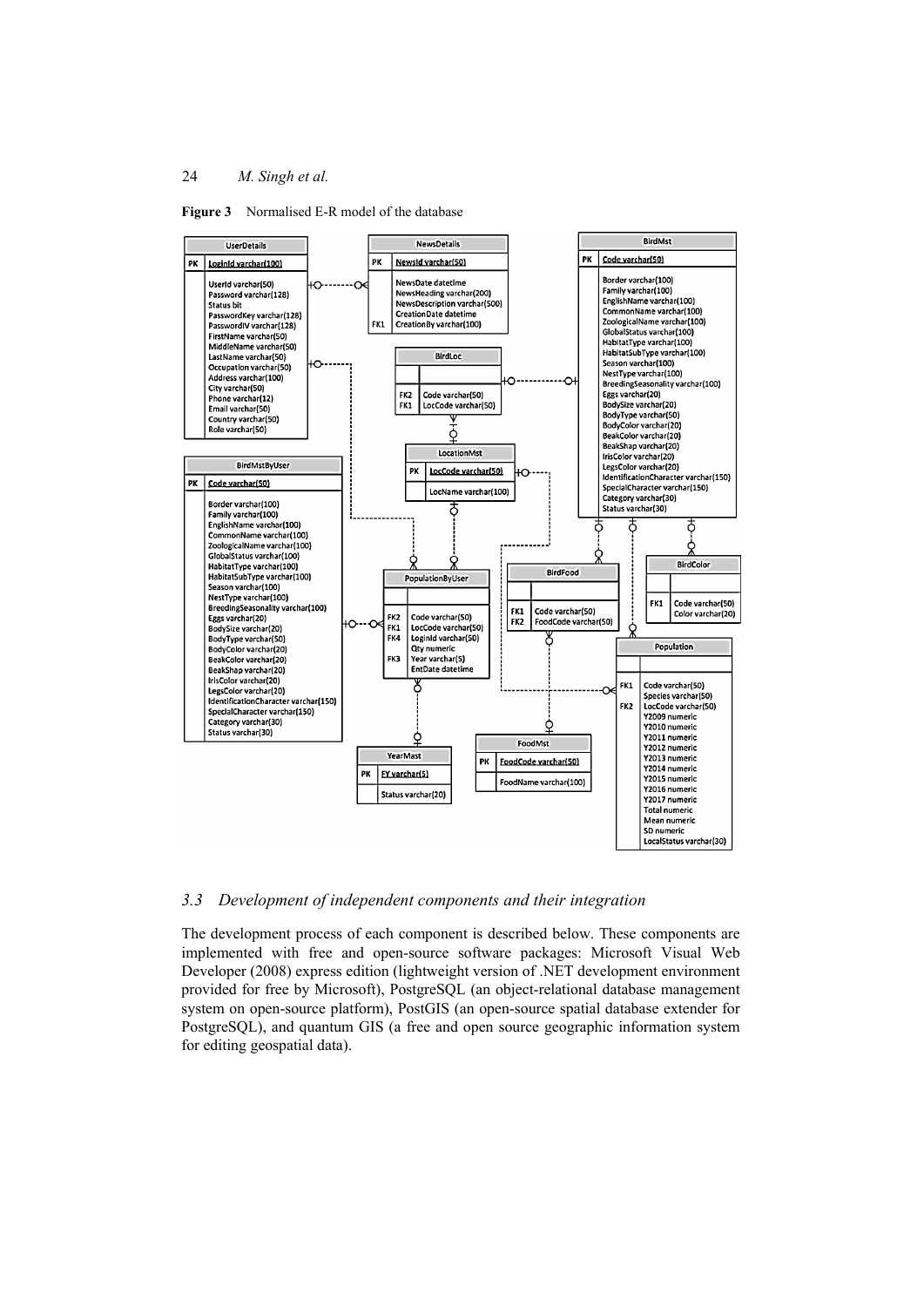### *3.3.1 Database management sub-system*

This fundamental component of the ACDSS refers to the C&M database which follows the relational database approach. DBM-SS component is implemented with PostgreSQL/PostGIS which manages spatial (geometric location of sites) and non-spatial data (bird's data and habitat data). An E-R model for the C&M database is established in Figure 3.

**Figure 4** The ADA model (see online version for colours)

| ::: Apps & Avian Conserva |                          | <b>Avian Conservation Support System</b><br>A Web-based Decision Support System |                         |           |                      |                                                              |   |                            | Anseriformes<br>Apodiformes<br><b>Bucerotiformes</b><br>Caprimulgiformes<br>Charadrilformes<br>Ciconiformes<br>Columbiformes<br>Coraciiformes |
|---------------------------|--------------------------|---------------------------------------------------------------------------------|-------------------------|-----------|----------------------|--------------------------------------------------------------|---|----------------------------|-----------------------------------------------------------------------------------------------------------------------------------------------|
|                           | Agra Region              | <b>Study Area Habitat</b>                                                       | <b>Study Area Birds</b> |           | <b>Bird Location</b> | <b>Bird Identification</b>                                   |   | <b>Conservation Strate</b> | Cuculiformes<br>Falconiformes                                                                                                                 |
|                           | <b>Study Area Birds</b>  |                                                                                 |                         |           |                      |                                                              |   |                            | Galliformes<br>Gruiformes                                                                                                                     |
|                           |                          | This option will help you searching birds based on their different criteria.    |                         |           |                      |                                                              |   |                            | <b>Passerformes</b><br><b>Pelecaniformes</b>                                                                                                  |
|                           | :: Bird Search Filter :: |                                                                                 |                         |           |                      | Phoenicopteriformes<br><b>Piciformes</b><br>Podicipediformes |   |                            |                                                                                                                                               |
|                           | Category:                | <b>Tourist Attraction Bird</b>                                                  | ٠                       | Location: |                      | Keoladeo National Park                                       | ۰ | Season:                    | Psittaciformes<br><b>Pteroclidiformes</b>                                                                                                     |
|                           | Color:                   | Black                                                                           | ٠                       | Status:   | Least Concern        |                                                              |   | <b>Bird Order:</b>         | Passeriformes                                                                                                                                 |
|                           |                          |                                                                                 |                         |           |                      | <b>View Birds</b>                                            |   |                            |                                                                                                                                               |
|                           |                          |                                                                                 |                         |           |                      |                                                              |   |                            |                                                                                                                                               |

#### *3.3.2 Model-base management sub-system*

This sub-system includes C&M decision tools and models to provide analytical capabilities to the system. The sub-system comprises of following 4 models that are powered with five decision-support tools (a detailed description of developed/utilised decision-support tools is provided in Appendix A).

1 *Habitat analysis and evaluation (HAE) portal*: this portal utilises rapid eco-regional assessment (REA) Methodology, RAPPAM and the developed habitat suitability analysis (HSA) process (steps given in Section A.3 of Appendix A) to present the optimal relationship between species distribution and the influential variables explaining presence/absence, abundance and breeding success of birds. The inputs to the portal are geometric locations, habitat patch scores and pairwise comparison of each habitat type and sub-types. The output is the thematic map of the site and the habitat suitability value which can be used to predict the presence of the Aves.

HAE portal also helps in identifying the environmental variables that restrict the distribution of the birds. The environmental variables considered in this study are: measures of climate, landscape structure (for example, connectivity indices), landscape heterogeneity (such as eco-tone cover), resources (such as food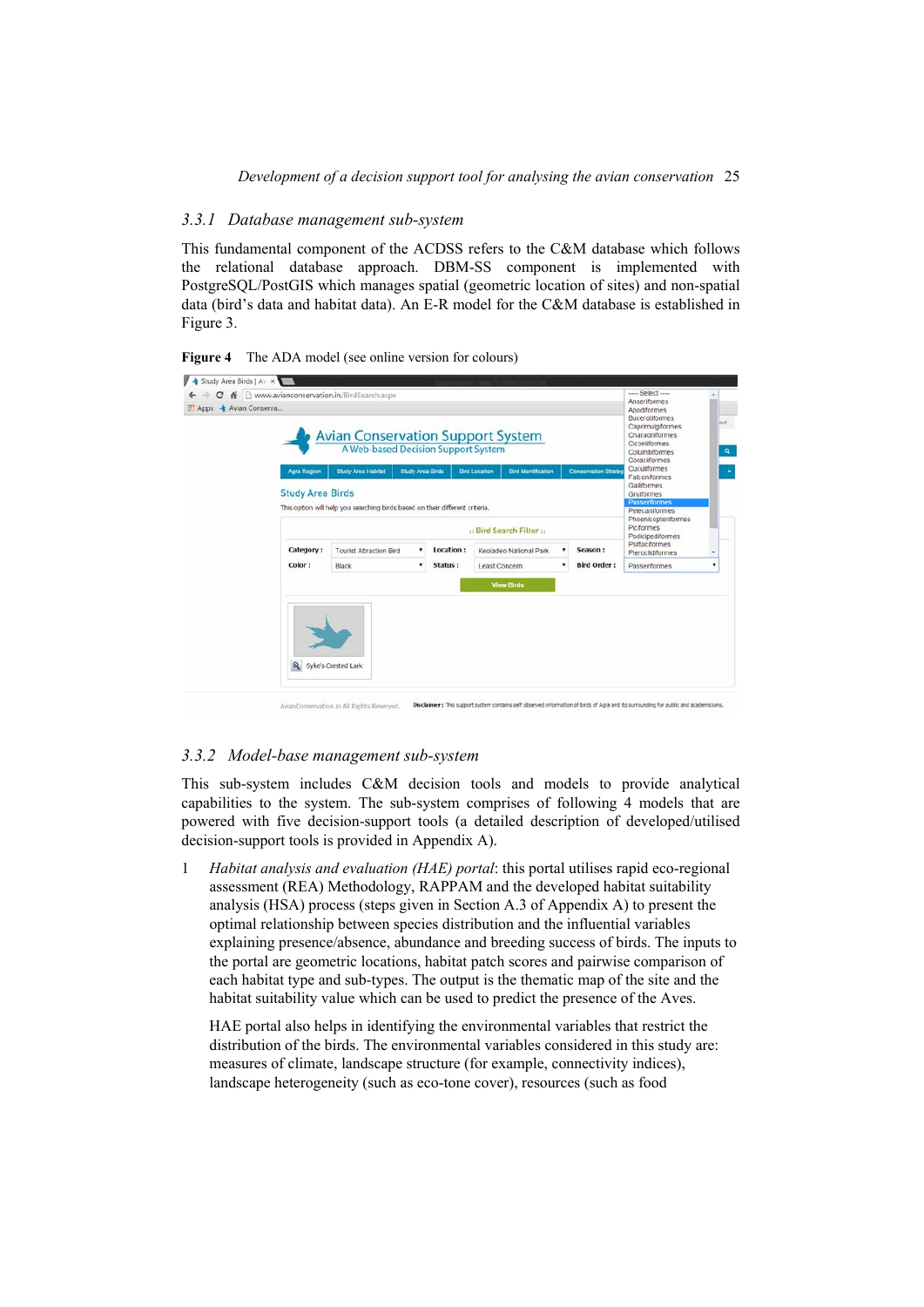availability) and biotic information (like co-occurring competitors). These variables are chosen to reflect the following main influences on the bird species:

- Limiting factors: these are the factors that control the eco-physiology of the bird species (such as minimum winter temperature), or appearance (such as competition) and facilitation.
- Disturbances: these are the types of perturbations affecting the environment systems.
- Resources: these are the materials that can be assimilated by organisms (e.g., availability of insects, or seeds).
- 2 *Avian diversity analysis (ADA) model*: this model is a species distribution model for answering C&M questions like: 'Which bird is the most diverse at the study site?', or 'Which site should be visited to see a peacock?', and so on, by providing online access to the textual and tabular data.

On the basis of the sample-wise population (individual and species) count as input, the ADA model:

- analyses the avian abundance
- x classifies the species of the habitat bio-geographically
- displays the community composition and species composition of Aves
- determines the population trend and helps in identifying the dominant species
- calculates the diversity indices, as outputs.

In addition, taking foraging, nesting and breeding seasonality behaviors as input, relative abundance is calculated as output.

3 *Threat assessment (TAss) model*: it utilises risk impact assessment (RIA) methodology (Section A.4, Appendix A) for analysing the risk impacts. It takes threat impact scores of threat classes, *timing score*, *range score*, and *severity score* for the site and its habitats, and birds; and *fuzzy pairwise comparisons* of the threat classes as input, and determines *risk impact to bird*, *habitat*, and *bird guilds* as the output.

The model also helps in answering the questions like:

- What are the main threats affecting the formal/informal protected areas, and how serious these are?
- What are the important management gaps in the Protected Area system?
- What are the most strategic interventions to improve the entire system?

It provides the policy makers and wildlife authorities with a relatively quick and easy tool to compute the risk impact based on the identified threats that need to be addressed for improving management effectiveness in a protected area (formal/informal).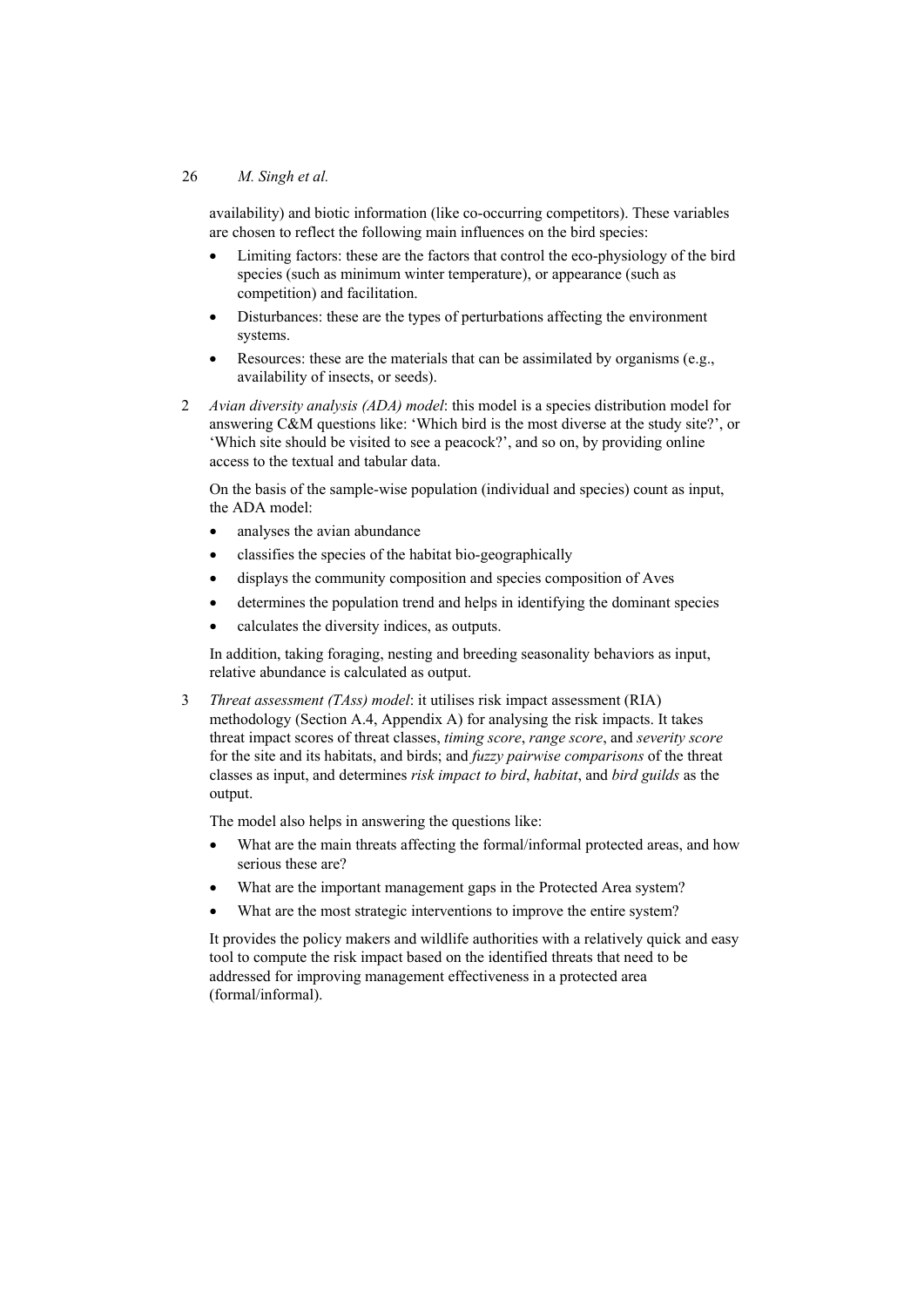**Figure 5** The TAss model (see online version for colours)

| Apps + Avian Conserva |                                                                                                                                                                                                                                                                                                                                                            |                                                                                 |                                                       |                                     | ☆ ≡ |
|-----------------------|------------------------------------------------------------------------------------------------------------------------------------------------------------------------------------------------------------------------------------------------------------------------------------------------------------------------------------------------------------|---------------------------------------------------------------------------------|-------------------------------------------------------|-------------------------------------|-----|
|                       |                                                                                                                                                                                                                                                                                                                                                            | <b>Avian Conservation Support System</b><br>A Web-based Decision Support System |                                                       | Home I Setting I Logout<br>$\alpha$ |     |
|                       | Study Area Habitat<br>Agra Region                                                                                                                                                                                                                                                                                                                          | Study Area Birds<br><b>Bird Location</b>                                        | Conservation Strategies<br><b>Bird Identification</b> | Join Us<br>Contact Us               |     |
|                       | <b>Threat Analysis</b>                                                                                                                                                                                                                                                                                                                                     |                                                                                 |                                                       |                                     |     |
|                       | The Threat Assessment (TAss) Model is developed to identify and assess the threats at the 5 study sites. The Model offers policy makers a tool for achieving<br>the goal of effective management of the protected areas.                                                                                                                                   |                                                                                 |                                                       |                                     |     |
|                       | Assessment and analysis of the threats to the Habitat and Aves                                                                                                                                                                                                                                                                                             |                                                                                 |                                                       |                                     |     |
|                       | The semi and ecosystem of Agra and its surroundings is threatened by the periodic disturbance in the habitat (self-observation). A Threat Management Plan<br>(TMP) for aves of Agraand its surroundings is developed to conserve avian species of this semi-arid habitat. There are two phases of TMP, first one is for<br>Habitat and second is for Aves. |                                                                                 |                                                       |                                     |     |
|                       | The first table shows threat impacts on the study area habitats. In natural threats the most dangerous component is Global warming, because it is wide<br>spread i.e. affecting the mass, high in magnitude and effects would remain for the longer time. In Man made threats Rapid development is the major cause<br>for the habitat destruction.         |                                                                                 |                                                       |                                     |     |
|                       | <b>Threats</b>                                                                                                                                                                                                                                                                                                                                             |                                                                                 | Impact                                                |                                     |     |
|                       |                                                                                                                                                                                                                                                                                                                                                            | <b>Distribution</b>                                                             | Magnitude                                             | <b>Duration</b>                     |     |
|                       | <b>Natural Threats For Habitat</b>                                                                                                                                                                                                                                                                                                                         |                                                                                 |                                                       |                                     |     |
|                       | <b>Invasive snecies</b>                                                                                                                                                                                                                                                                                                                                    | Scattered                                                                       | High                                                  | Medium Term                         | w.  |

4 *Avian diversity conservation (ADC) model*: on the basis of the scientific analysis, the ADC model is used to formulate the conservation and management strategies for the birds. The inputs to the model are pairwise comparison of SWOT groups together with their parameters, and linguistic ranking of strategies on the basis of SWOT parameters. The outcome of the model is prioritised strategies which are generated by utilising SFS (SWOT-FAHP-SAW) methodology (Section A.5, Appendix A). This model facilitates the policy framework for C&M decisionmaking and helps in adjusting environmental policies and practices to maximise the sustainability.

#### *3.3.3 Knowledge-base management sub-system*

The KBM-SS includes a knowledge-base and an inference engine to provide intelligence to the system. This component is responsible for manipulating case-base and rule-base (sub components of KBM-SS), and provides knowledge and experience to MBM-SS to make decision-making process intelligent.

x *Rule-base*: a rule-base contains a collection of IF (conditions) – THEN (conclusions) logic statements (or rules), where statements contained within the IF clause are conditions, while statements within the THEN clause are conclusions or hypotheses.

Following are the examples of C&M rules:

Rule 1 IF (BodyColor='LB') AND IF (BodySize='SM') AND IF (BeakShap = 'SB')

THEN EnglishName = 'Common Kingfisher' OR EnglishName = 'Blue Throat'

Rule 2 IF (EnglishName = 'Peacock') AND IF (Season = 'Winter') AND IF (HabitatType = 'Forest')

THEN LocName = "SBS"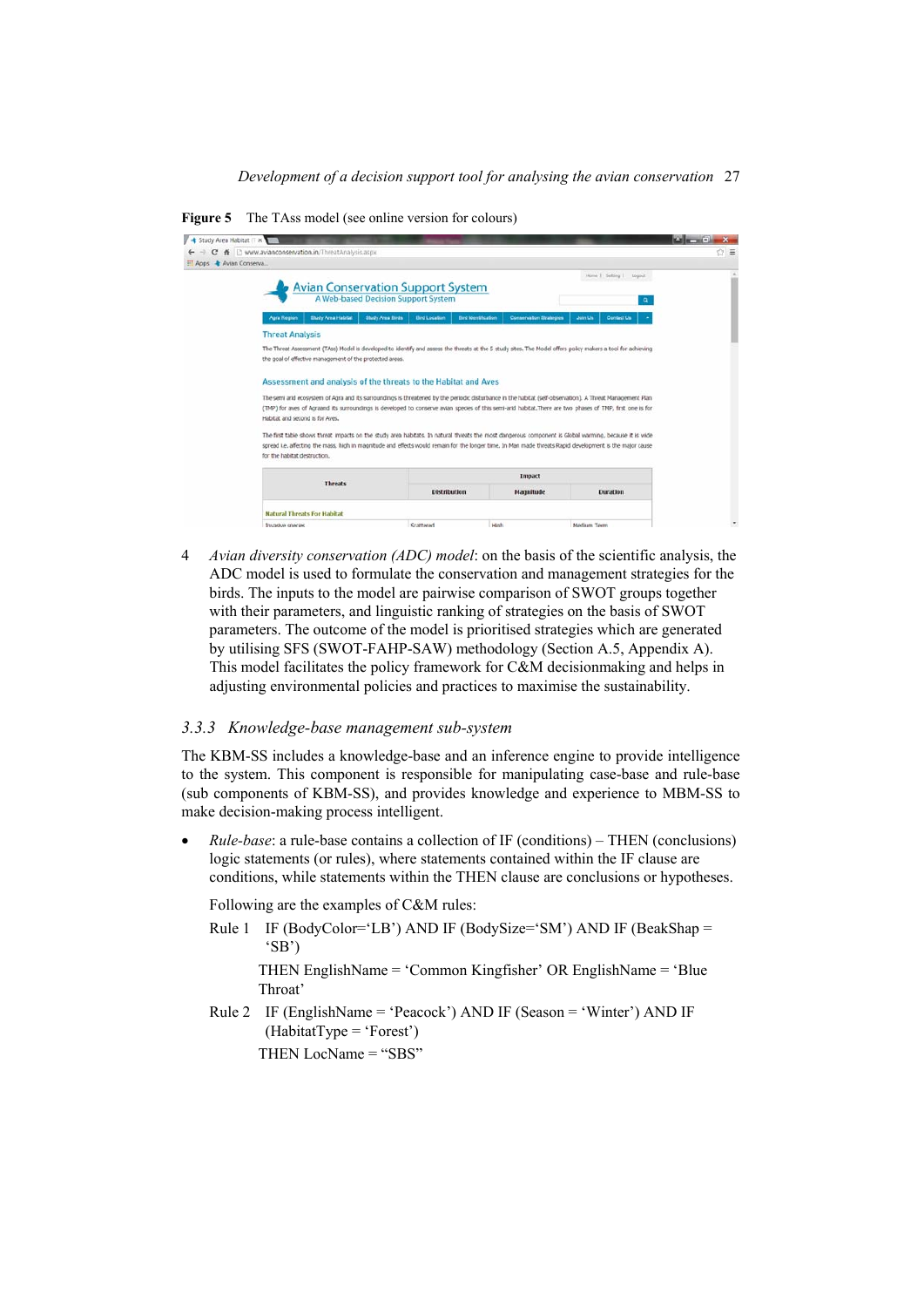# Rule 3 IF (HabitatType= 'Forest') AND IF (Season = 'Summer') AND IF  $(LocName = 'KNP')$ THEN Total  $= 12$

*Case-base*: a case refers to the record of previous experience or knowledge tied to a specific problem. The collection of previous cases in memory forms a case-base. In case-based reasoning framework, the solution of a new problem involves four-step cyclic process (a detailed description is provided in Appendix B).

KBM-SS component is developed as an object-relational database, developed using PostgreSQL.

#### *3.3.4 Dialog management sub-system*

This component manages the interface between the decision maker(s) and rest of the components of the system. It is the most important component, as it heavily influences how the users perceive and use the system.

DiM-SS capabilities are broadly classified into two categories: query solver and decision crux due to the variety of C&M users with different decision-making tasks. While query solver allows ad hoc retrieval of C&M information, decision crux supports the decision-making tasks using the C&M tools to allow the system's users to generate a number of displays from the data available in the system, in a pre-defined format.

#### *3.3.5 Central vision exhibit board*

The CVE-board (Figure 6) is basically communication medium that enables information to be shared among the users in multimedia format (text, table, chart or image format).

The developed components are integrated within a common graphical user interface (GUI) to achieve the system's full functionalities. GUI is made up of '.aspx' files populated with appropriate controls using Visual Web Developer 2008 as the .NET development environment.

#### *3.4 System implementation*

The decision-making capabilities of ACDSS are evaluated by implementing it for analysing the avian diversity and generating strategies for effective C&M in a semi-arid region, Agra.

#### **4 Case study: implementation of ACDSS in Agra (a semi-arid region)**

Agra, a city in Uttar Pradesh (India), is considered to implement ACDSS for assessing the conservation and management of Aves. The study site is a highly biota-sensitive zone and has very rich wildlife which is preserved at many formal and informal sites in and around Agra. This study considers a formal protected area of Agra, the Soor Sarovar Bird Sanctuary (SBS), as a case study. The reason for considering this site is that in spite of the increasing urban pressure all around the area, SBS is able to sustain the Aves up to some extent due to a mix of aquatic habitat, forests, semi-arid zone, river and cultivations.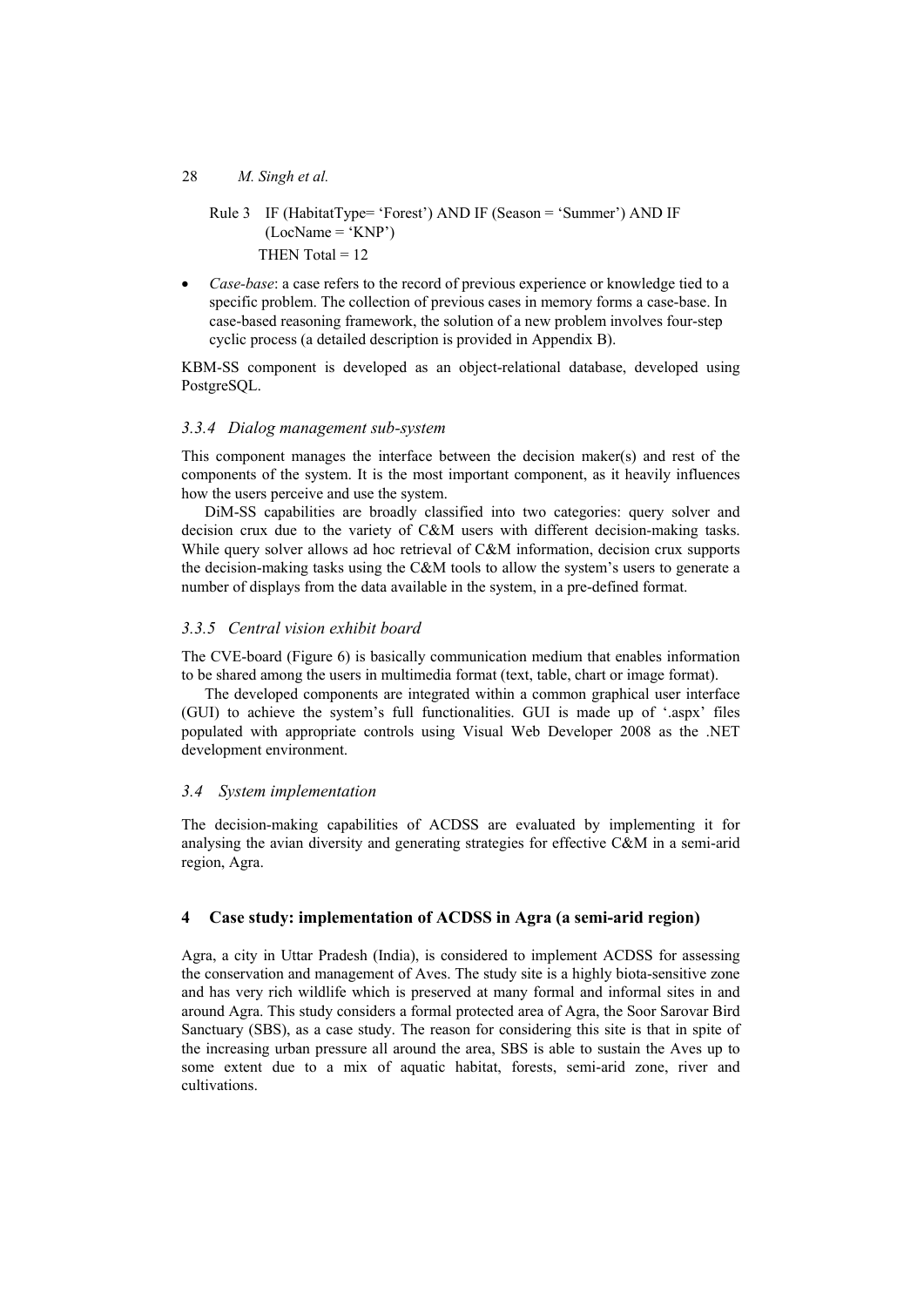#### *4.1 Survey design*

The survey was designed to visit SBS for analysing (analysis was performed using the developed models and tools of ACDSS) the habitats and the birds.

#### *4.1.1 Habitat*

Immense field work was conducted by visiting the habitats of SBS multiple times. The study site was divided into quadrates to calculate the ecological data of the habitat. A total of 8 quadrates of one square kilometre were analysed in the habitat. The quadrates were compared to analyse different environmental variables (landscape structure, landscape heterogeneity, resources, and biotic information) in the habitat. The areas within the quadrates were then divided into strata, which were first individually counted and later were summed for the entire area.

**Figure 6** The CVE-board (see online version for colours)

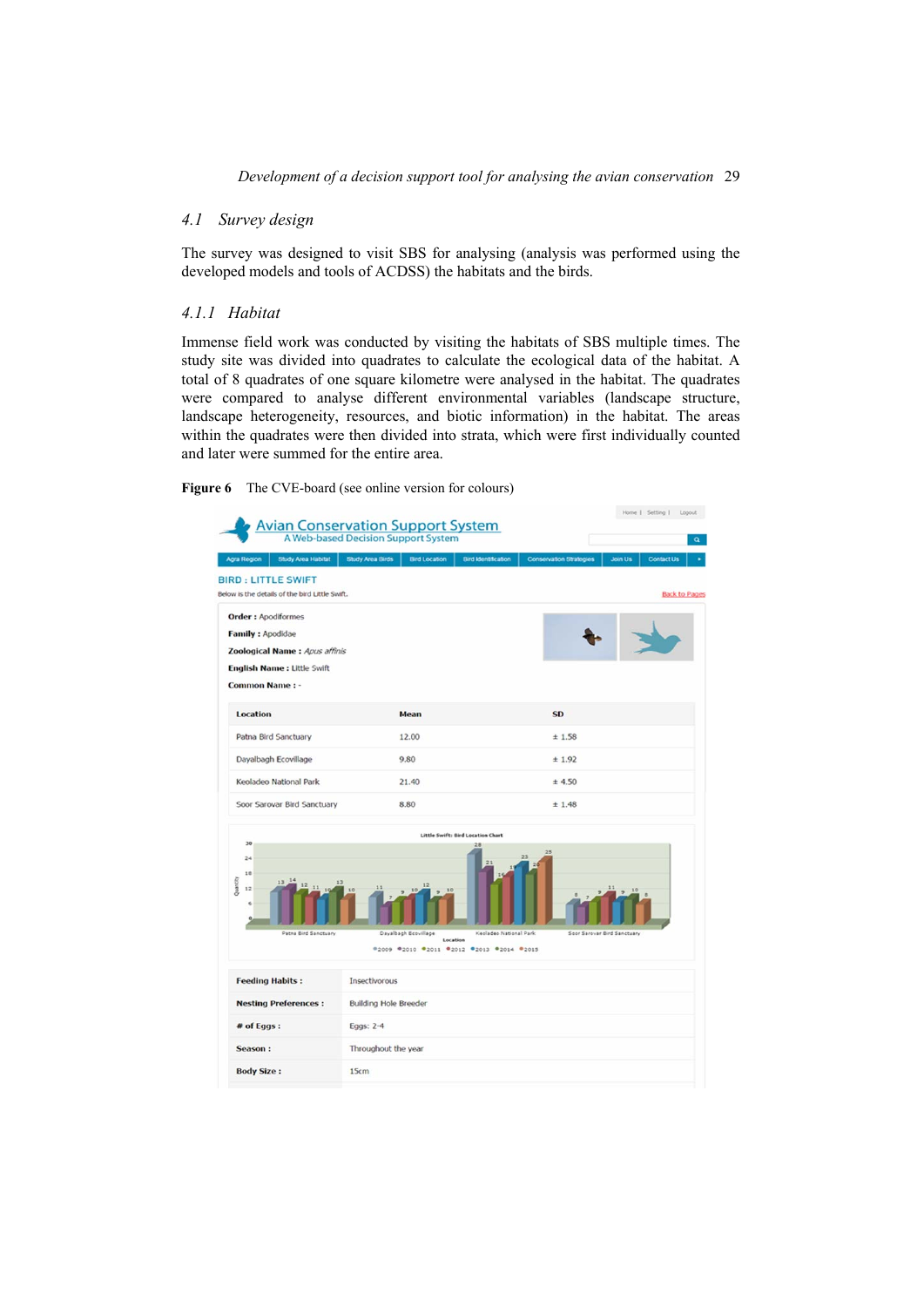#### *4.1.2 Birds*

The birds were surveyed using direct count, focal and 1–0 scan sampling methods. The habitats of the study site were stratified into  $1 \times 1$  km grids using standard point count method. The birds were recorded in four grids, each grid of 50 m. A total of eight sampling sites were laid down randomly within the grids of the site. Samplings were also made on seasonal basis and the field characteristics were noted down on ornithological sampling data sheet which included species, number of individuals, activities, micro-habitat, threats to birds and other details.

Sampling points were selected either at the edges of core zones or in buffer zones of SBS based on its importance level. The observations were also made according to the generic and species level. In case of line transect method; observation was performed through a straight line (50 m breadth and 500 m length). Random and direct counting was performed for several times.

In addition to birds' data, the spatial data of the study site was collected using a global positioning system (GPS) device. The collected data was organised in a shape file which helped in generating the maps of the study areas.

A number of discussions with experts were also considered as important source of information. An expert assessment (EA) team was formed for this purpose. The team included nine experts from different fields (academicians, policy makers, ornithologists, and field experts). Their responsibilities were:

- rating and ranking the questionnaires
- giving their valuable opinions to ensure the reliability of the data.

#### *4.2 Observations*

The survey process revealed:

1 The habitat types and sub-types

Habitats of the study site were categorised into second and third-levels (Table 1). The REA Methodology was used to evaluate the semi-arid landscapes (comprising of tropical dry deciduous vegetation and humid subtropical climate) and their various environmental aspects (water quality, habitat fragmentation by barriers, presence of buffers zones, and habitats and biota of special concern). The overarching environmental changes within the habitats was also assessed which includes climate change, invasive species, and urban growth. The habitats were also assessed to understand their ecological condition, floral trends, and prospects for green reserves conservation and restoration.

Suitability of above habitats was analysed on the basis of the criteria presented in Table 2.

2 Data of the Aves population

A total of 305 bird species belonging to 22 orders and 59 families were observed at the study area. The sample site of SBS was divided in three complex habitat units: terrestrial ( $n = 188$  birds), aquatic-terrestrial ( $n = 85$  birds), and aquatic  $(n = 32$  birds), where n is the number of counted birds.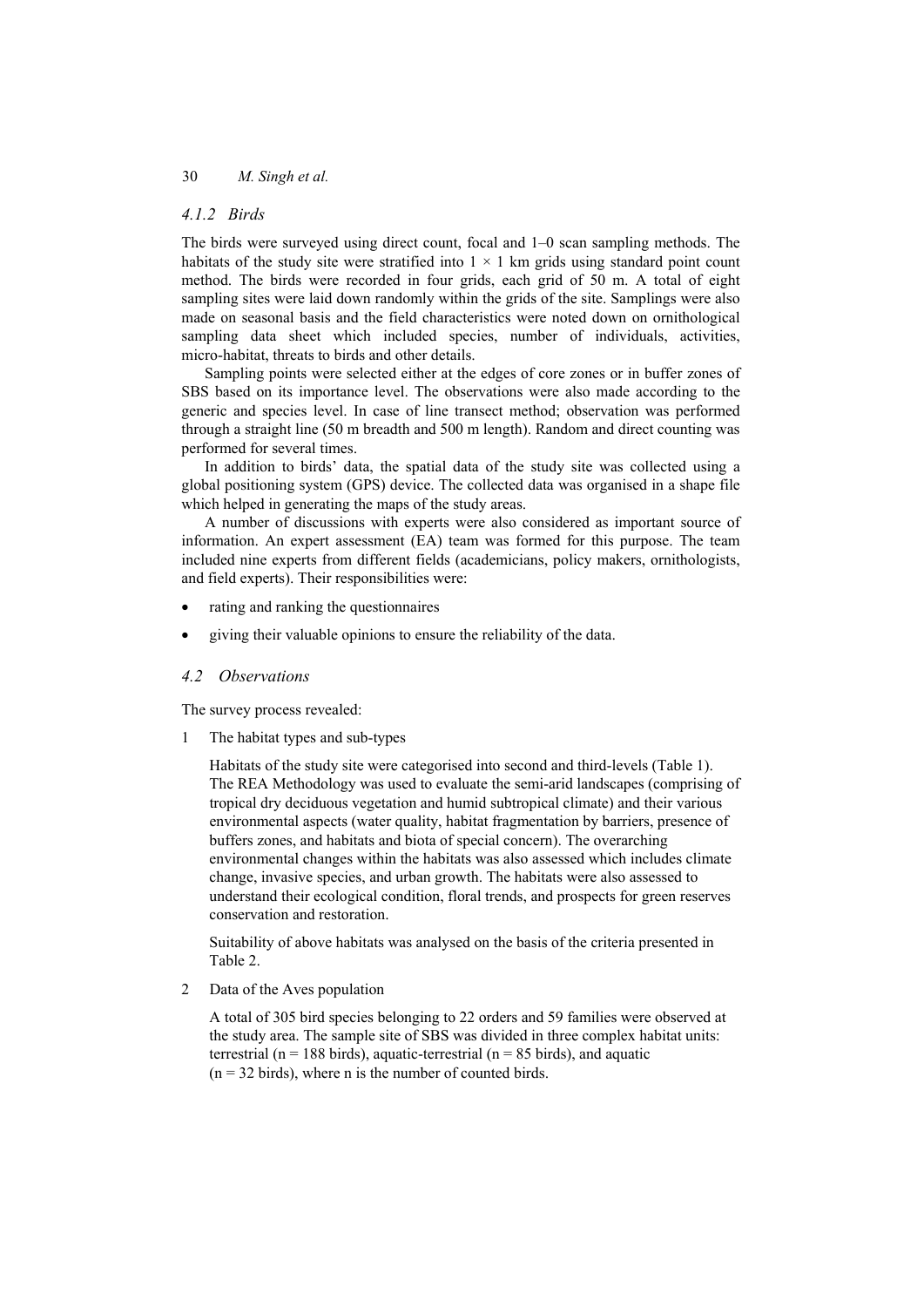The dominant order is Passeriformes. The living status includes native, migratory, local migratory and trespasser birds.

On the basis of the food habits, the birds were divided in six guilds: carnivores, carnivores-herbivores, carnivores-scavenger, herbivores, omnivores, and scavenger.

Table 1 Hierarchy of habitat at SBS

| Level 1         | Level 2                      | Level 3                                                               |
|-----------------|------------------------------|-----------------------------------------------------------------------|
| Grassland       | Dry savanna, moist savanna   |                                                                       |
| Scrubland       | Xeric shrubs                 | Dense foliage cover, mid-dense foliage<br>cover, sparse foliage cover |
| Forest          | Tropical dry forest          | Saplings, mature tree, old-growth                                     |
|                 | Tropical seasonal forest     | Saplings, mature tree                                                 |
|                 | Tropical thorn forests       | Saplings, mature tree                                                 |
| Bare ground     | Sand dunes, semi-arid plains |                                                                       |
| Urban landscape | Farms, gardens               |                                                                       |
| Wetlands        | River                        | Upstream, low stream, river bank                                      |
|                 | Lake/pond                    | Perennial, annual, seasonal                                           |
|                 | Marshes                      | Seasonal marshes, permanent marshes                                   |
|                 | Canal                        | Perennial, annual, seasonal                                           |

**Table 2** Description of the selected criteria

| S. no.                      | Criteria                                 | Description                                                                                                                                     |
|-----------------------------|------------------------------------------|-------------------------------------------------------------------------------------------------------------------------------------------------|
| 1                           | Demographic conditions<br>of the habitat | The present absent data of the species and frequency of<br>rare species.                                                                        |
| $\mathcal{D}_{\mathcal{L}}$ | Temporal geography                       | It concerns the periodic geography of the pre and post<br>habitat fragmentation.                                                                |
| 3                           | Habitat quality                          | Considers habitat types that are suitable for a species.                                                                                        |
| 4                           | Seasonal habitat change                  |                                                                                                                                                 |
| 5                           | Food availability                        | Considers availability of food for the species considered<br>in the patch.                                                                      |
| 6                           | Nesting availability                     | Considers availability of food for the species considered<br>in the patch.                                                                      |
|                             | Proximity to water                       | Considers stagnant or running freshwater sources, e.g.,<br>ponds, lakes, rivers in the patch or within the travel<br>distances of an organism.  |
| 8                           | Arbitrary threats to the<br>habitat      | Pressure and threats due to land use change and<br>development activities, and all other unwanted activities<br>impacting wildlife (in RAPPAM). |

3 Identifying the threats

A list of possible disturbance gradients to the study site was compiled and presented to the EA team for analysing the applicability of each disturbance gradient to the birds at the study site. The disturbance gradients were grouped into threat classes. The resulting list displayed in Table 3, as agreed by the team, formed the basis for the risk assessment.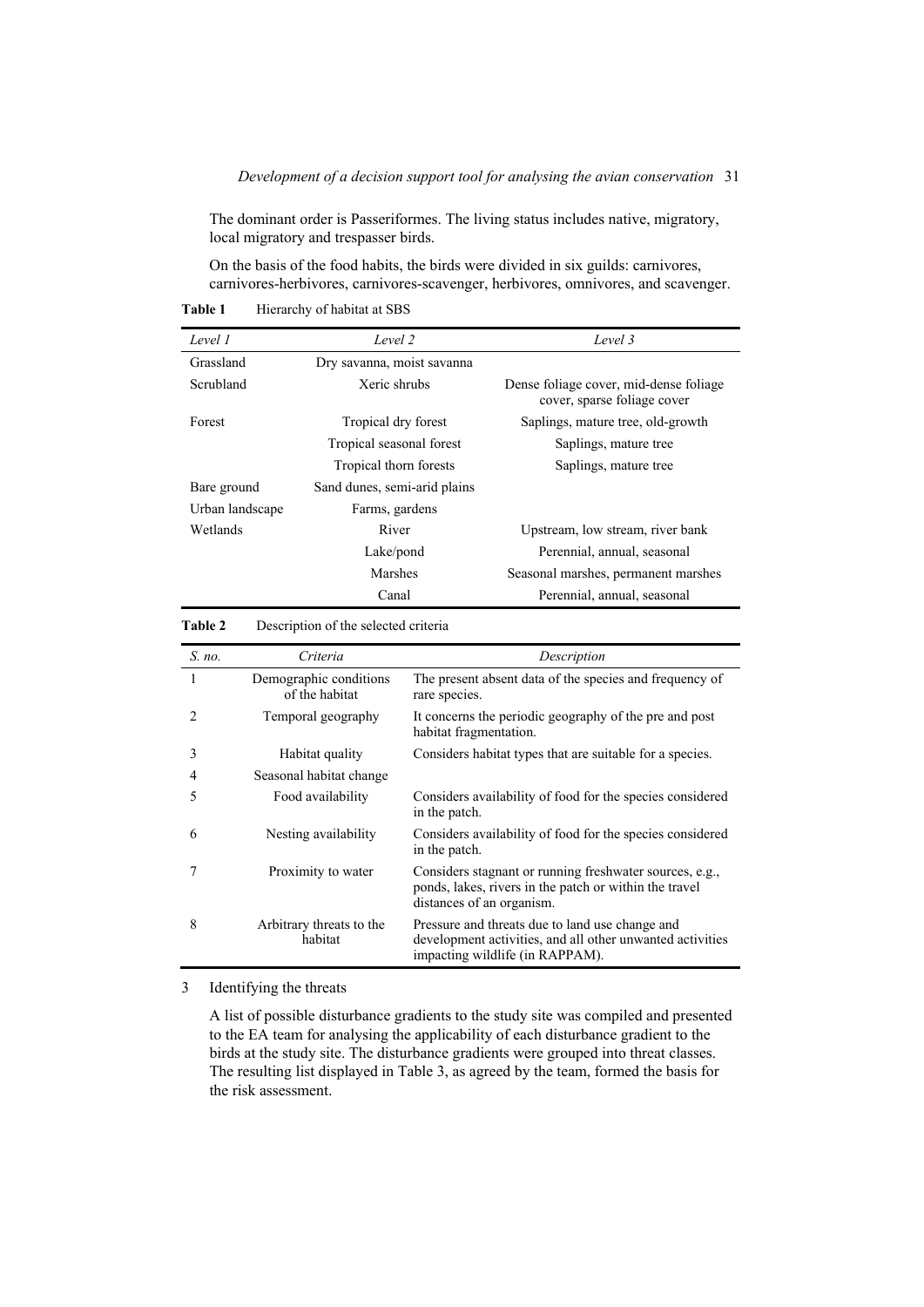| Threat class | Disturbance gradient   | Type     | Population component affected |
|--------------|------------------------|----------|-------------------------------|
| Wildlife     | Poaching               | Direct   | Eggs, juveniles, adults       |
| crime        | Trading                |          | Eggs, juveniles               |
|              | Hunting                |          | Adults                        |
| Pollution    | Vehicular pollution    | Indirect | Juveniles                     |
|              | Chemical run off       |          | Eggs, juveniles               |
|              | Sewage and drain water |          | Eggs, juveniles               |

**Table 3** Threat classes (few classes are shown)

The threat classes were divided into two categories (a list of categories is presented in Table 4):

1 Threats direct to the birds  $(c_1)$ : these are the threats that are directly affecting the birds.

2 Threats to the habitats  $(c_2)$ : these are the threats affecting the habitats and thus are affecting the birds also.

**Table 4** Threat categories

| Bird threats                      | Habitat threats            |
|-----------------------------------|----------------------------|
| Wildlife crime (WC)               | Pollution (Pol)            |
| Collision(C)                      | Habitat fragmentation (HF) |
| Emerging infectious disease (EID) | Human intervention (HI)    |
| Human intervention (HI)           | Tourism (T)                |
| Tourism (T)                       | Over exploitation (OE)     |
| Natural threats (NT)              | Natural threats (NT)       |

The data obtained with survey design were utilised as input to five models as discussed in Sub-section 2 of Section 3.3.

### *4.3 Results*

HSA was performed to compute the habitat suitability values (HSV). Suitability of habitats (given in Table 1) was analysed on the basis of the criteria presented in Table 2 (calculations are given in Appendix C).

The HSV for study sites were calculated (presented in Table 5) based on the steps given in Appendix A.

Table 5 HSV for the study site

|        |        |        |        | Grassland Scrubland Forest Bare ground Urban landscape | Wetland | $HSV^{z_i}$ |
|--------|--------|--------|--------|--------------------------------------------------------|---------|-------------|
| 0.3858 | 0.4084 | 0.7252 | 0.2778 | 0.3188                                                 | 0.7976  | 0.4444      |

Figure 7 illustrates the suitability index for all the habitat types of the study site from 2009 to 2015. As can be seen from the Figure, the habitats of the study site were initially deteriorating, but gradually are improving.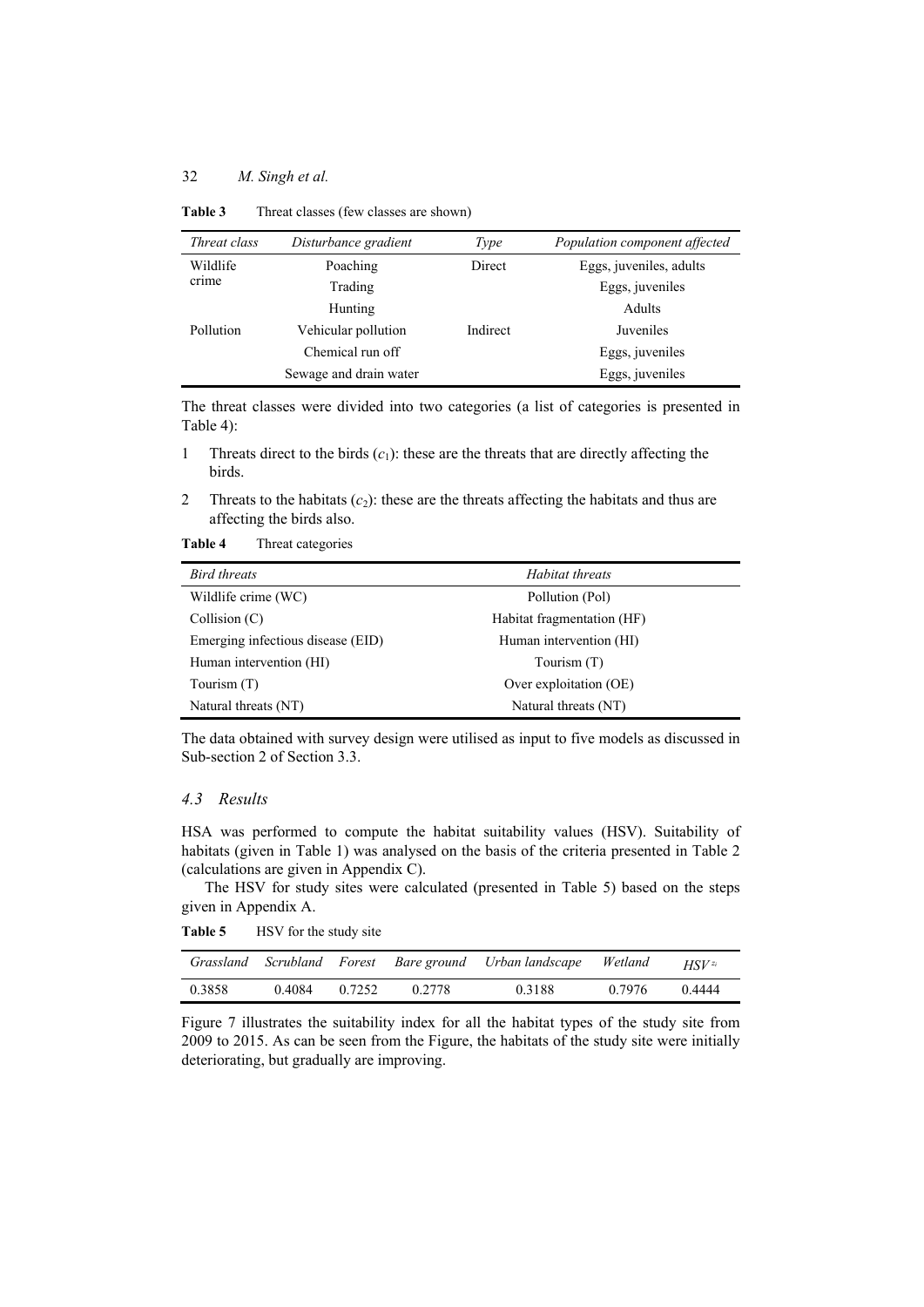

**Figure 7** Habitat suitability index (see online version for colours)

After analysing the habitats, the ADA model was used to assess the avian diversity of SBS which results in following:

a *Bio-geographical classification of birds*

The bio-geographical classification of birds was examined according to their spatial presence in the study area. The study of bio-geography was performed in two phases. First, the unbiased samples were taken and birds range was marked. In second phase, the ideal locations were studied where the chances of bird occurrence was better. Bird dispersion throughout the habitat was observed to understand changes in their habitat preferences and their living styles due to the complexity of different climates, food availability, and presence of other species and predators.

b *Diversity indices*

The diversity indices were calculated for the sample sites, the habitats, and the birds using *Shannon index* and *Pielou's* measure. The calculated diversity indices showed that the SBS is quite diverse. The diversity index  $H'$  for sample sites show that terrestrial is the most diverse habitat type at SBS. The water bodies are not able to sustain a large number of birds. Similarly  $H'$  for habitats shows that forest of the study site and wetland are the most diverse habitat types. In general the forests have high diversity because of tree species composition and the wetland have high diversity because of varieties of food sources and varied sources of foraging.

c *Population trend*

Decreasing trend was determined in 51% birds of Agra and increasing trend was observed in 42%, whereas 5% birds were observed stable, and 2% were considered as data deficient. Further, gradual decreasing trend was found only in about 40% birds.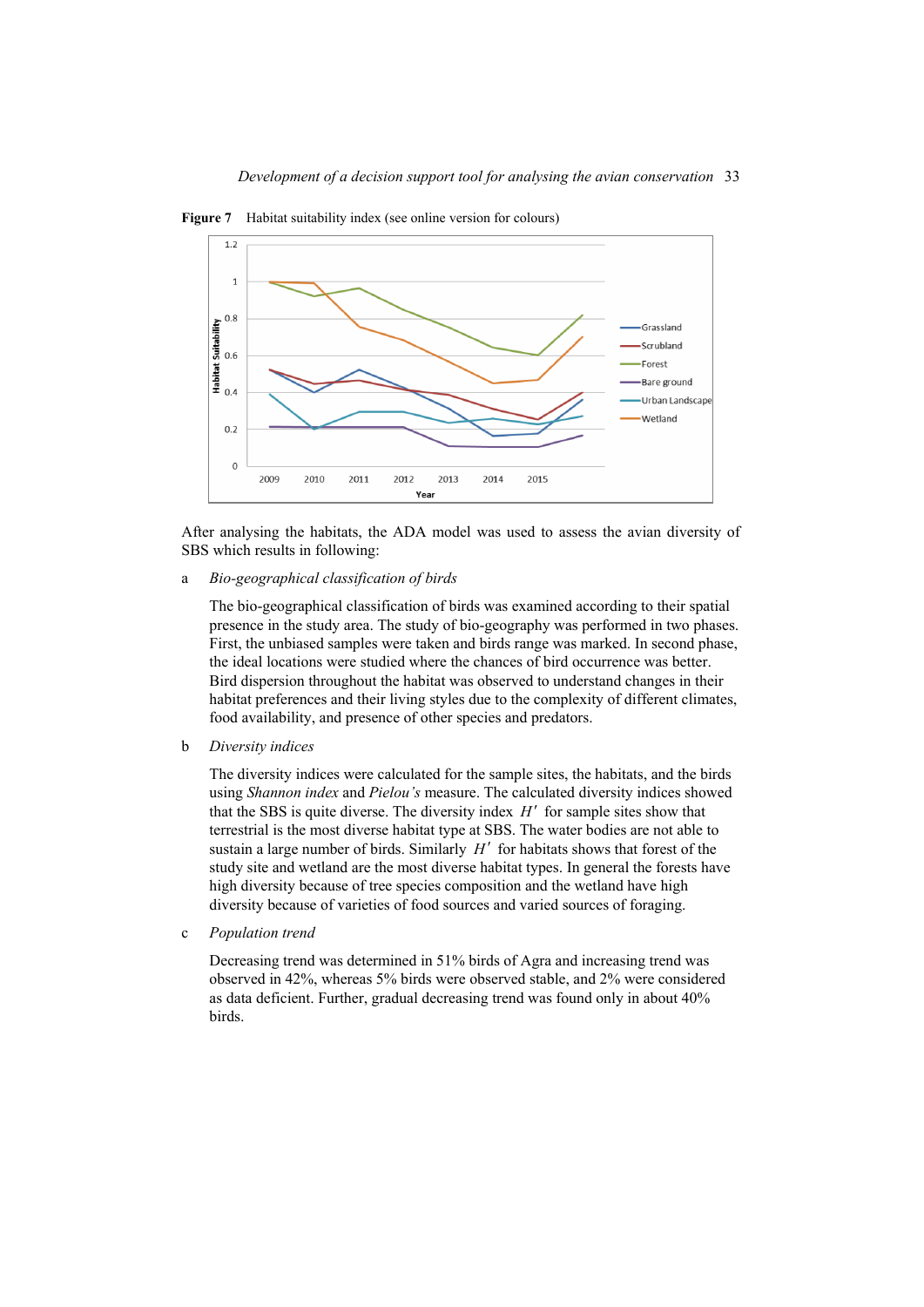d *Dominating birds*

Dominant birds were identified on the basis of their relative abundance which was used to check their population trend. It was found that out of 16 dominant birds, only one (house crow) is either increasing or is stable.

e *Focal species*

On the basis of computed focal score, 35 birds were identified focal in Agra. This listing helped in making specific strategies for the birds that need immediate protection.

Next, the TAss Model is used to analyse the threats at the study site. The computation of overall risk impact score  $(ORI_{c_j}^{Z_i})$  for each category is given in Appendix D.

x *Threats to habitats* 

Mature tree, old growth, dry and moist savanna, dense foliage cover, gardens, low stream, upstream, annual and perennial canals are among constant threat of *habitat fragmentation* (*ORI* $_{c2}^{Z_1}$  : 52.56), *human intervention* (*ORI* $_{c2}^{Z_1}$  : 66.09) and over exploitation ( $ORI_{c2}^{Z_1}$ : 43.61) with significant level of risk impact.

x *Threats to birds* 

*Human intervention* (  $ORI_{c2}^{Z_1}$  : 74.12) and *wildlife crimes* (  $ORI_{c2}^{Z_1}$  : 65.50) are the main risks to the birds at this site.

The computed average risk impact score and the analysed population trend helped in determining the local conservation status of the birds. The species were categorised as least concern (LC), vulnerable (VU), near threatened (NT), endangered (EN) and critically endangered (CR) for local status (as shown in Figure E1 of the Appendix E).

x *Management effectiveness* 

Management effectiveness of the site was also evaluated using RAPPAM method. The protected areas of the study site are biologically important as it possesses all the important factors like rich taxa, diverse vegetable, and strong food chain.

The relatively high market value of the protected area land and the ease of access make the site vulnerable. Law enforcement is needed, along with the intensive monitoring of the site for abolition of illegal activities (Figure 8 and Figure 9). Degree of efforts for site restoration and mitigation should also be taken in account. The protected areas are suffering from laxity of staff and habitat negligence. Infrastructure development, related to wildlife protection and conservation are also needed.

x *Determined relationship between the HSV and the bird population and threats* 

The relationship between HSV and the bird population is shown in Figure 10. A rapid deterioration in the suitability value at all the habitats can be observed.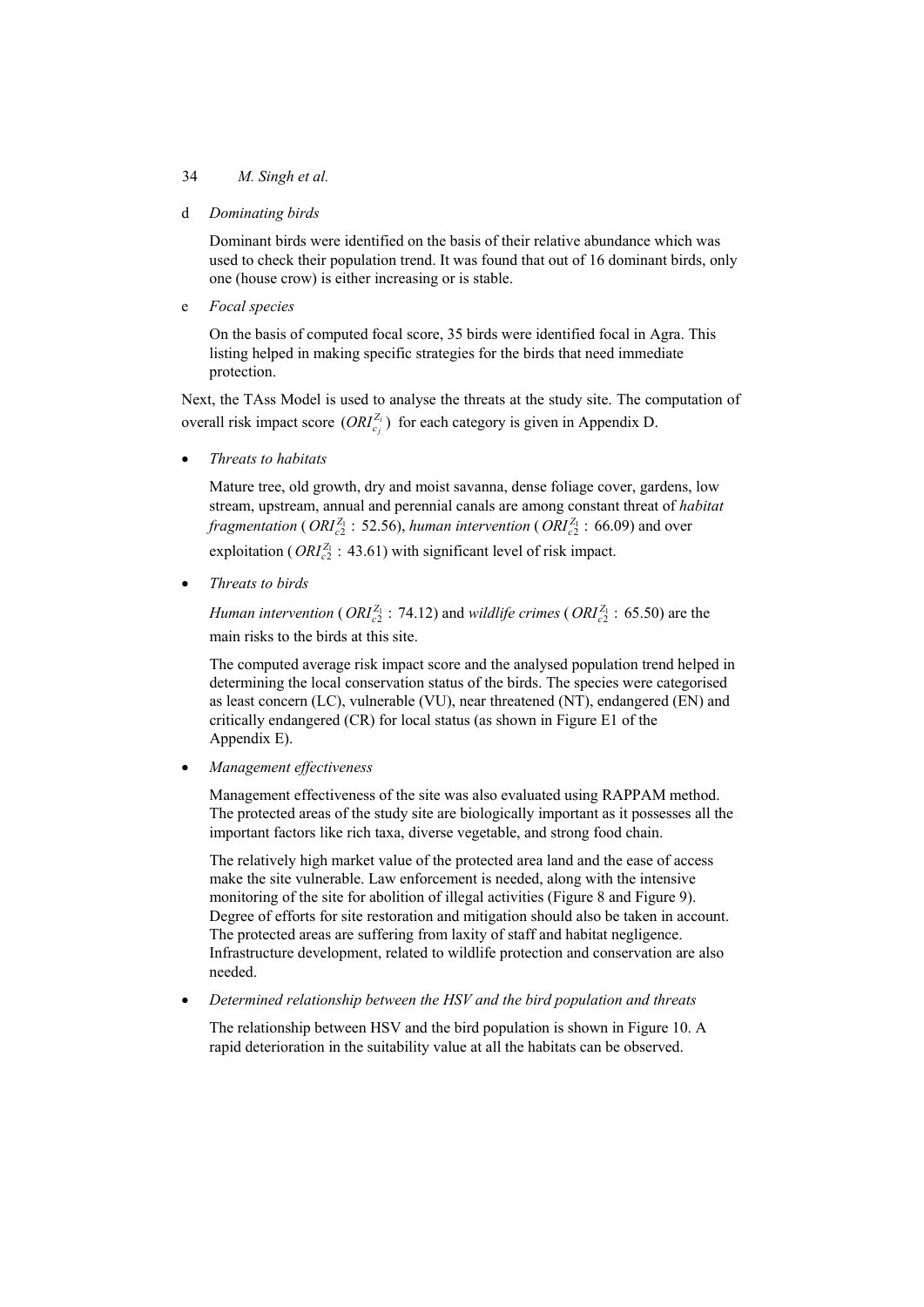

*Development of a decision support tool for analysing the avian conservation* 35



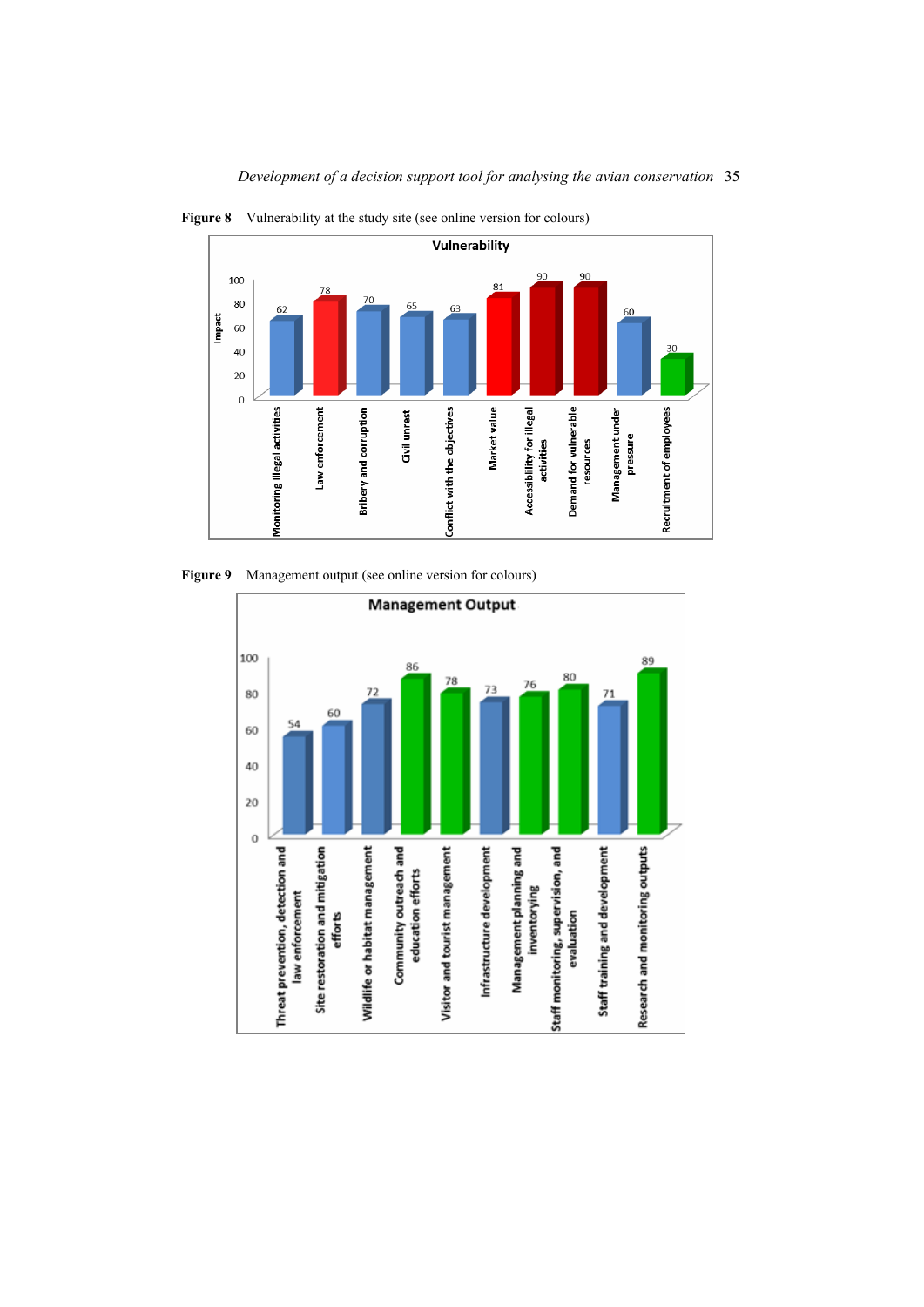|  | Table 6 | <b>SWOT</b> matrices |
|--|---------|----------------------|
|--|---------|----------------------|

| Strengths $(g_1)$ |                                                                                                                         |                 | Weaknesses $(g_2)$                                                                                            |
|-------------------|-------------------------------------------------------------------------------------------------------------------------|-----------------|---------------------------------------------------------------------------------------------------------------|
| (p1)              | Dynamic habitat: productive vegetation<br>structure; controlled natural disturbance                                     | (p7)            | Crowded: mismanaged<br>tourist crowd, surrounded by                                                           |
| (p2)              | Rich bird diversity: diverse species; good<br>number of native species population;<br>good number of migratory birds    |                 | human habitations                                                                                             |
| (p3)              | Mixed vegetation: long spread grassland,<br>forest cover; aquatic plantation mosaic<br>habitat                          | (p8)            | Drained water body:<br>problem of water fluctuation;<br>Issues of continuous water                            |
| (p4)              | Satisfactory infrastructure: well<br>boundary, gradient landscape; acceptable<br>zoning research                        |                 | stodgy source                                                                                                 |
| (p5)              | <i>Knowledge oriented:</i> community schools<br>for children; training centre for staff; base<br>for wildlife research  | (p9)            | <i>Encroachment</i> : teeming<br>buffer zone; rapid<br>development around PA                                  |
| (p6)              | <i>Tourist friendly:</i> lodging facility; in park;<br>eco guide facility                                               |                 |                                                                                                               |
|                   | Opportunities $(g_3)$                                                                                                   | Threats $(g_4)$ |                                                                                                               |
| (p10)             | Area expansion: chances to expend the<br>area of lake; prospective forestation;<br>increasing chance of boundary expend | (p14)           | <i>Pollution:</i> chemical runoff<br>from nearby agricultural<br>land; noise pollution from<br>nearby highway |
| (p11)             | Strong food pyramid within PA:<br>availability of fruit bearing trees; rich<br>aquatic fauna and flora                  | (p15)           | Habitat disturbance: timber<br>cutting; livestock gracing                                                     |
| (p12)             | <i>Better tourism:</i> chances to generate better<br>tourism planning; area available for night<br>safari               | (p16)           | Misbalanced ecosystem:<br>species drift; reduction in<br>vegetation                                           |
| (p13)             | Rapid development: increasing<br>urbanisation; pacing industries                                                        |                 |                                                                                                               |

On the basis of the computed HSV the bird population at SBS can be predicted using the following equation, where habitat types were treated as independent variable (*x*) and the total population as dependent variable (*y*):

 $y_{SBS} = 120 x_{scrub} + 119.10 x_{forest} + 302.43$ 

Once the suitability and the threats were analysed, the ADC model was used to generate the strategies for effective C&M. The computations are specified in Appendix F.

Table 6 displays SWOT matrices for the study site. The identified SWOT parameters were grouped for making computation simple. This helped in generating the TWOS matrix (Table 7).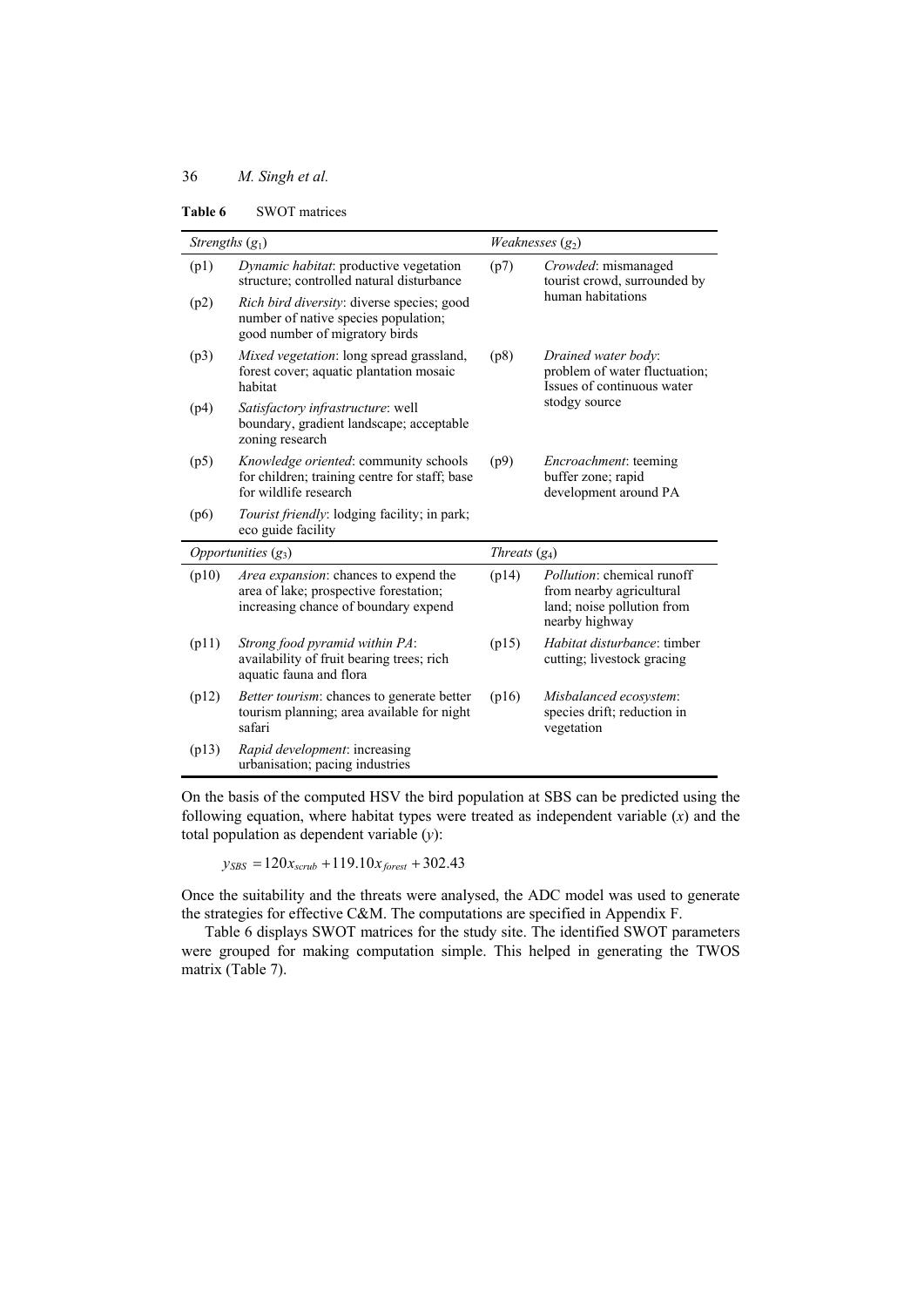





|               | <i>Strengths</i>                                                                                                                                                                | Weaknesses                                                                                                                                                                                                                         |
|---------------|---------------------------------------------------------------------------------------------------------------------------------------------------------------------------------|------------------------------------------------------------------------------------------------------------------------------------------------------------------------------------------------------------------------------------|
| Opportunities | SO: 'maxi-maxi' strategies                                                                                                                                                      | WO: 'mini-maxi' strategies                                                                                                                                                                                                         |
|               | $A_1$ : strategy of restoration and<br>reconciliation of the habitat:<br>examining the relationship<br>between avian diversity<br>population and habitat, this will             | $A_2$ : strategy of formulate and enact wildlife<br>laws: emphasising on new species that are<br>recently fall under threatened bird list and<br>generating critical laws for protecting<br>neglected species.                     |
|               | generate the supportive data to<br>identify suitable habitat for the<br>species with precise habitat<br>requirements of the bird.                                               | $A_3$ : strategy of conceptualise sustainable<br><i>tourism approach:</i> redefining terms of<br>sustainability in the area by over-arching<br>paradigm, which incorporates new range of<br>approaches for feasible tourism system |
| Threats       | ST: 'maxi-mini' strategies                                                                                                                                                      | WT: 'mini-mini' strategies                                                                                                                                                                                                         |
|               | $A_4$ : strategy of maintaining<br>large volume bird diversity:<br>bird diversity should be<br>maintained by landscape<br>management, driven by the<br>novelty research efforts | $A_5$ : strategy of improvising water policies<br>for water birds protection: integrating bird<br>conservation concern to form dynamic<br>wetland protection policy framework for<br>better conservation and management            |

| A <sub>1</sub> | 0.2266 |
|----------------|--------|
| A2             | 0.197  |
| A <sub>3</sub> | 0.2027 |
| A <sub>4</sub> | 0.1802 |
| A <sub>5</sub> | 0.1935 |

| Finally the computed strategy judgment weights are: |  |
|-----------------------------------------------------|--|
| Strategy judgment weights:                          |  |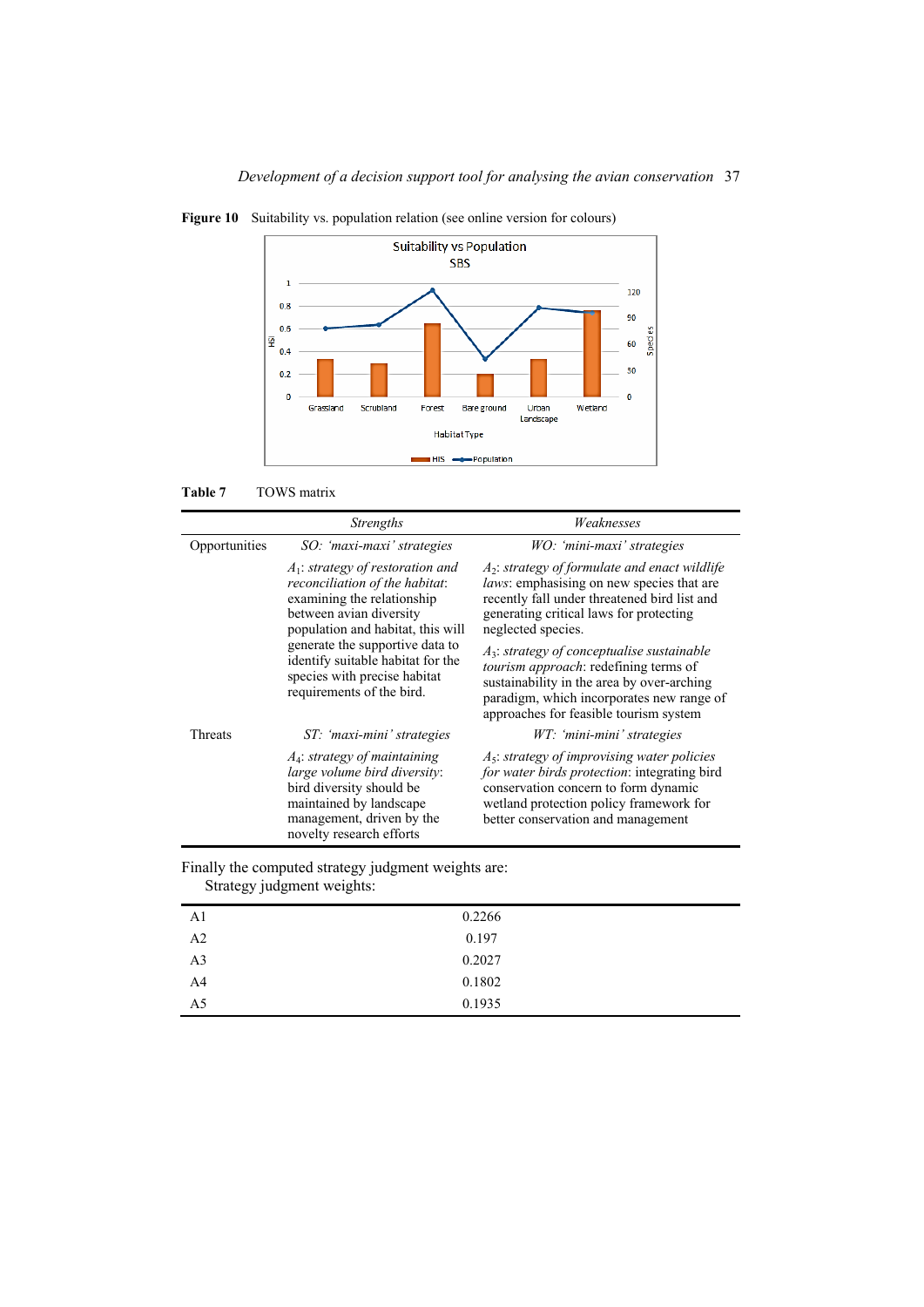Thus the formulated C&M strategies are:

- Restoration and reconciliation of the habitat  $(A_1)$ .
- Conceptualise sustainable tourism approach  $(A_3)$ .
- Formulate and enact wildlife laws  $(A_2)$ .

#### **5 Discussion**

The framework of the developed ACDSS involves measuring and mapping the biodiversity, analysing the avian diversity, identifying and analysing the threats, and formulating conservation and management strategies. The usefulness of the system is shown by analysing the birds at SBS, Agra. Rather than focusing on a single dimension (like analysing specific specie of bird, or a specific zone), this system provides multi-dimensional analysis:

- implementing strategies for gradually changing conditions of habitats
- quantifying habitat eminence and computing functionality of habitat at different scales
- analysing population fluctuation
- identifying disturbance gradients that with time become threats
- building the strategies that are formulated on the basis of birds' habitat in the semi-arid region, presence and absence of the species, and the threats to diversity.

The outcome of this system shows that cooperative efforts, contingent funding, legal authority, and enrichment practices can help in making comprehensive plans for the conservation and management of the avian species.

DSSs have benefited from over two decades of development as a set of tools with many potential conservation applications (Downs and Horner, 2008; Poirazidis et al., 2011; Guisan et al., 2013; Sutti et al., 2017), but have remained largely the purview of academic studies. The possible reason may be the gap between the DSS modeller and the decision maker.

The formulation of policies, goals, planning, co-ordination, balancing, prioritising different initiatives and actions regarding conservation and management can only be done by bringing C&M stakeholders at a common platform, thus bridging the existing gap between the decision maker and the modellers. The ACDSS is an effort in this direction.

### **6 Conclusions**

This study was motivated by exploring and observing that redevelopment of human dominative environment can play an important role in conserving the Aves diversity. The developed DSS is an innovative tool in the sense that it combines three fields (DSS, operations research, and wildlife), gives decision based on the spatial and non-spatial data of a semi-arid region, and can be applied to analyse the avian diversity and suggest conservation measures for any semi-arid region.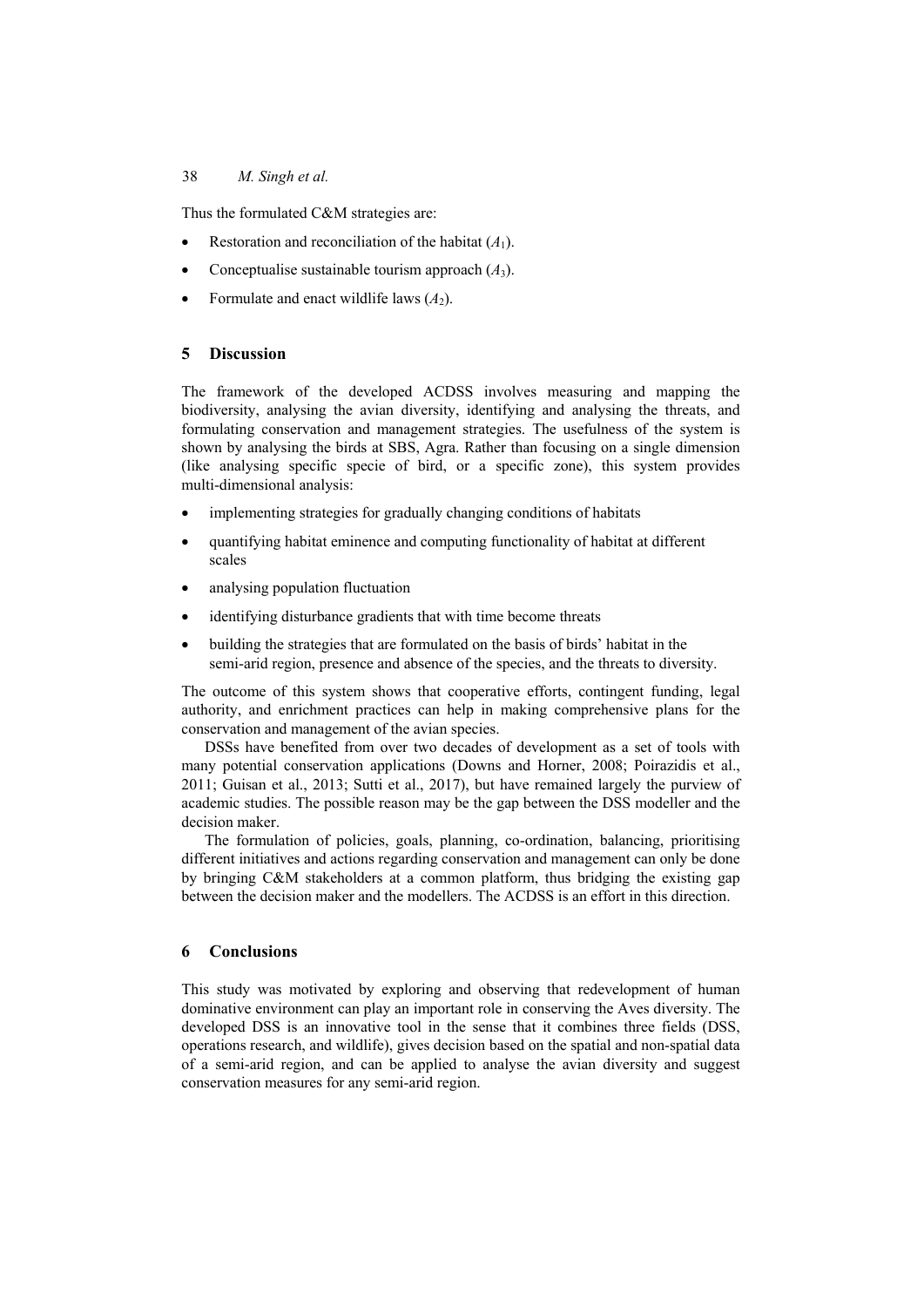The developed system provides

- a centralised repository to ensure longevity of data
- improved availability of data for scientific research
- advanced new analysis and visualisation techniques to analyse bird population
- an interactive decision-making tools for C&M stakeholders.

The limitations and future scope of the study are:

- The study was performed on sample population to check the presence absence of the species. This study can be extended for the entire population.
- The present system deals with conserving birds of semi-arid habitat, which could be extended for birds of other areas also.

#### **Acknowledgements**

The authors are thankful to the members of the Expert Team (Prof. Affifullah Khan, Dr. Brij Kishor Gupta, Dr. Anil Kumar Patel, Mr. Bikram Grewal, Mr. Asad R. Rahmani, Mr. Baiju Raj MV) for their valuable discussions, support and guidance. Authors are also grateful to the anonymous reviewers for useful comments.

#### **References**

- Aamodt, A. and Plaza, E. (1994) 'Case-based reasoning: foundational issues, methodological variations, and system approaches', *Artificial Intelligence Communications*, Vol. 7, No. 1, pp.39–59.
- Acharya, B.K. and Vijayan, L. (2010) 'Status and distribution of endemic and threatened birds of the Eastern Himalaya in Sikkim, India', *Journal of Threatened Taxa*, Vol. 2, No. 2, pp.685–689.
- Ahmad, W., Huang, L., Ahmad, A., Shah, F. and Iqbal, A. (2017) 'Thyroid diseases forecasting using a hybrid decision support system based on ANFIS, k-NN and information gain method', *J. Appl. Environ. Biol. Sci*, Vol. 7, No. 10, pp.78–85.
- Akbar, S., Akram, M.U., Sharif, M., Tariq, A. and ullah Yasin, U. (2018) 'Arteriovenous ratio and papilledema-based hybrid decision support system for detection and grading of hypertensive retinopathy', *Computer Methods and Programs in Biomedicine*, Vol. 154, pp.123–141.
- Alexander, J.D., Stephens, J.L., Geupel, G.R. and Will, T.C. (2008) 'Decision support tools: bridging the gap between science and management', in *Proceedings of the Fourth International Partners in Flight Conference: Tundra to Tropics*, February, Vol. 13, pp.283–291.
- Arbeláez-Cortés, E., Marín-Gómez, O.H., Baena-Tovar, O. and Ospina-González, J.C. (2016) 'Aves, Finca Estrella de Agua-Páramo de Frontino, municipality of Salento, Quindío, Colombia', *Check List*, Vol. 7, No. 1, pp.064–070.
- Brochet, A.L., Van den Bossche, W., Jbour, S., Ndang'ang'a, P.K., Jones, V.R., Abdou, W.A.L.I. and Barbara, N. (2016) 'Preliminary assessment of the scope and scale of illegal killing and taking of birds in the Mediterranean', *Bird Conservation International*, Vol. 26, No. 1, pp.1–28.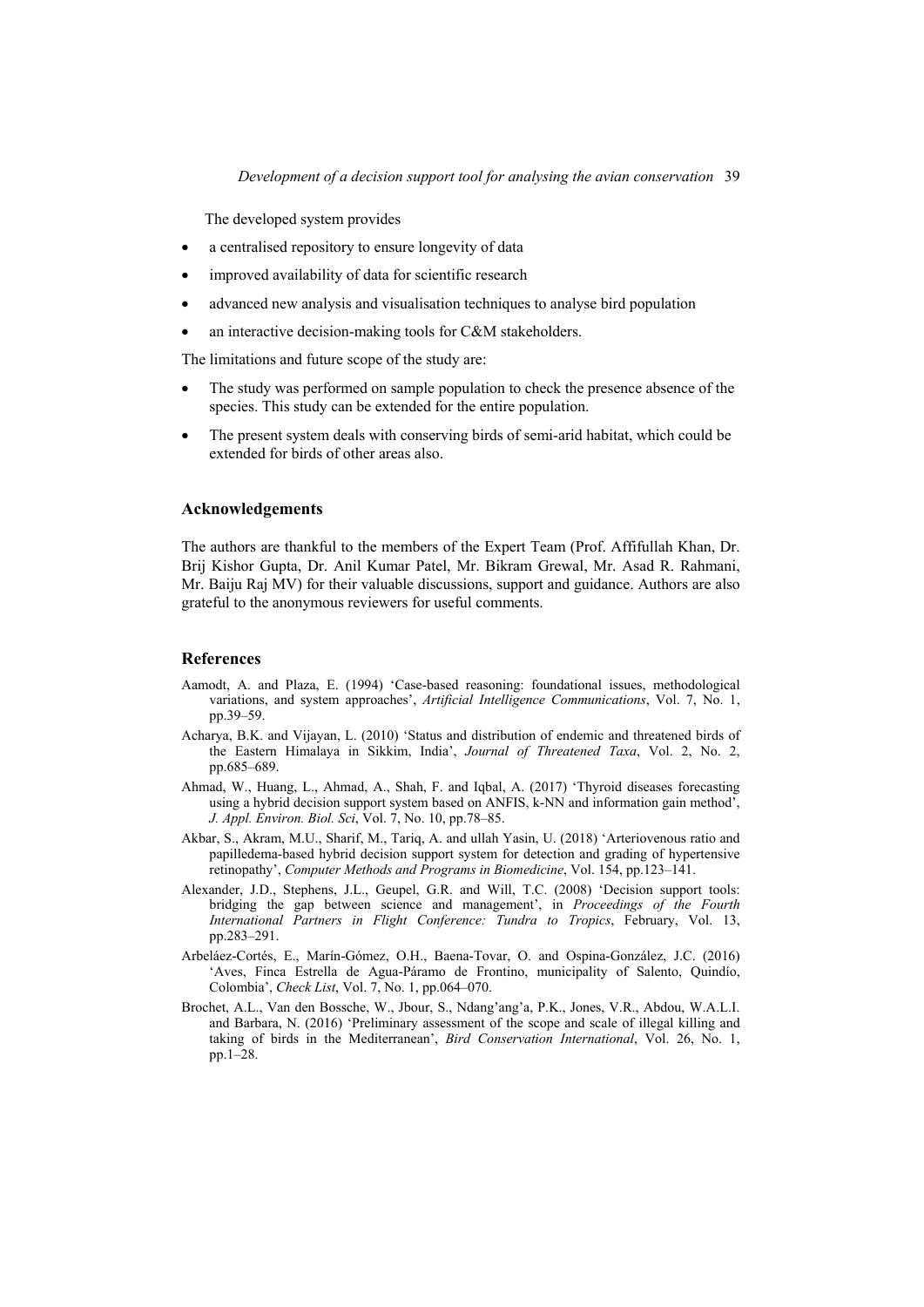- Buechley, E.R., Şekercioğlu, Ç.H., Atickem, A., Gebremichael, G., Ndungu, J.K., Mahamued, B.A. and Lens, L. (2015) 'Importance of Ethiopian shade coffee farms for forest bird conservation', *Biological Conservation*, Vol. 188, pp.50–60.
- Caramihai, S.I., Munteanu, C. and Culita, J. (2017) *A Decision Support System for Communication Network Analysis Based on Hybrid Petri Net Models*, arXiv preprint arXiv:1703.10679.
- Carr, N.B., Garman, S.L., Walters, A., Ray, A., Melcher, C.P. et al. (2013) '*Wyoming Basin Rapid Ecoregional Assessment Work Plan: US Geological Survey Open-File Report 58*, pp.2013–1223 [online] http://dx.doi.org/10.3133/ofr20131223.ISSN 2331-1258
- Curiel-Esparza, J., Gonzalez-Utrillas, N., Canto-Perello, J. and Martin-Utrillas, M. (2015) 'Integrating climate change criteria in reforestation projects using a hybrid decision-support system', *Environmental Research Letters*, Vol. 10, No. 9, p.094022.
- Dellermann, D., Lipusch, N., Ebel, P. and Leimeister, J.M. (2017) 'Design principles for hybrid intelligence decision support systems in entrepreneurship', *Electronic Markets Paper Development Workshop*, Karlsruhe, Germany.
- Downs, J.A. and Horner, M.W. (2008) 'Spatially modelling pathways of migratory birds for nature reserve site selection', *International Journal of Geographical Information Science*, Vol. 22, No. 6, pp.687–702.
- Ervin, J. (2003) *WWF: Rapid Assessment and prioritization of Protected Area Management (RAPPAM) Methodology*, WWF Gland, Switzerland WWF.
- Guisan, A., Tingley, R., Baumgartner, J.B., Naujokaitis-Lewis, I., Sutcliffe, P.R., Tulloch, A.I. and Martin, T.G. (2013) 'Predicting species distributions for conservation decisions', *Ecology Letters*, Vol. 16, No. 12, pp.1424–1435.
- Hudson, M.A.R., Francis, C.M., Campbell, K.J., Downes, C.M., Smith, A.C. and Pardieck, K.L. (2017) 'The role of the North American breeding bird survey in conservation', *The Condor*, Vol. 119, No. 3, pp.526–545.
- Islam, M.Z. (2006) *Conservation of Waterbirds and Wintering Areas through Important Bird Areas in India*, Waterbirds Around the World, The Stationery Office, Edinburgh, UK, p.687.
- Islam, M.Z. and Rahmani, A.R. (2004) 'Important bird areas in India: priority sites for conservation', *Indian Bird Conservation Network, Bombay Natural History Society and BirdLife International*, Vol. 1, p.200, UK.
- Mohapatra, A.G. and Lenka, S.K. (2016) 'Hybrid decision support system using PLSR-fuzzy model for GSM-based site-specific irrigation notification and control in precision agriculture', *International Journal of Intelligent Systems Technologies and Applications*, Vol. 15, No. 1, pp.4–18.
- Panigrahi, M. and Jins, V.J. (2018) 'Status of birds in Agasthyamalai Hills, Western Ghats, Kerala, India', *Journal of Threatened Taxa*, Vol. 10, No. 1, pp.11166–11184.
- Poirazidis, K. et al. (2011) 'Conservation of biodiversity in managed forests: developing an adaptive decision support system', in Li, C., Lafortezza, R. and Chen, J. (Eds.): *Landscape Ecology in Forest Management and Conservation*, Springer, Berlin, Heidelberg.
- Prato, T. (1999) 'Multiple attribute decision analysis for ecosystem management', *Ecological Economics*, Vol. 30, No. 1, pp.207–224.
- Rose, D., Addison, P., Ausden, M., Bennun, L., Mills, C., O'Donnell, S. and Sutherland, W. (2017) 'Decision support tools in conservation: a workshop to improve user-centred design', *Research Ideas and Outcomes*, Vol. 3, p.e21074 [online] https://riojournal.com/article/21074/ (accessed 5 December 2017).
- Saaty, T. (1980) *The Analytic Hierarchy Process*, McGraw-Hill, New York.
- Sahebjamnia, N., Torabi, S.A. and Mansouri, S.A. (2017) 'A hybrid decision support system for managing humanitarian relief chains', *Decision Support Systems*, Vol. 95, pp.12–26.
- Singh, S.P. and Singh, P. (2018) 'A hybrid decision support model using axiomatic fuzzy set theory in AHP and TOPSIS for multicriteria route selection', *Complex and Intelligent Systems* [online] https://doi.org/10.1007/s40747-018-0067-y (accessed 30 January 2018).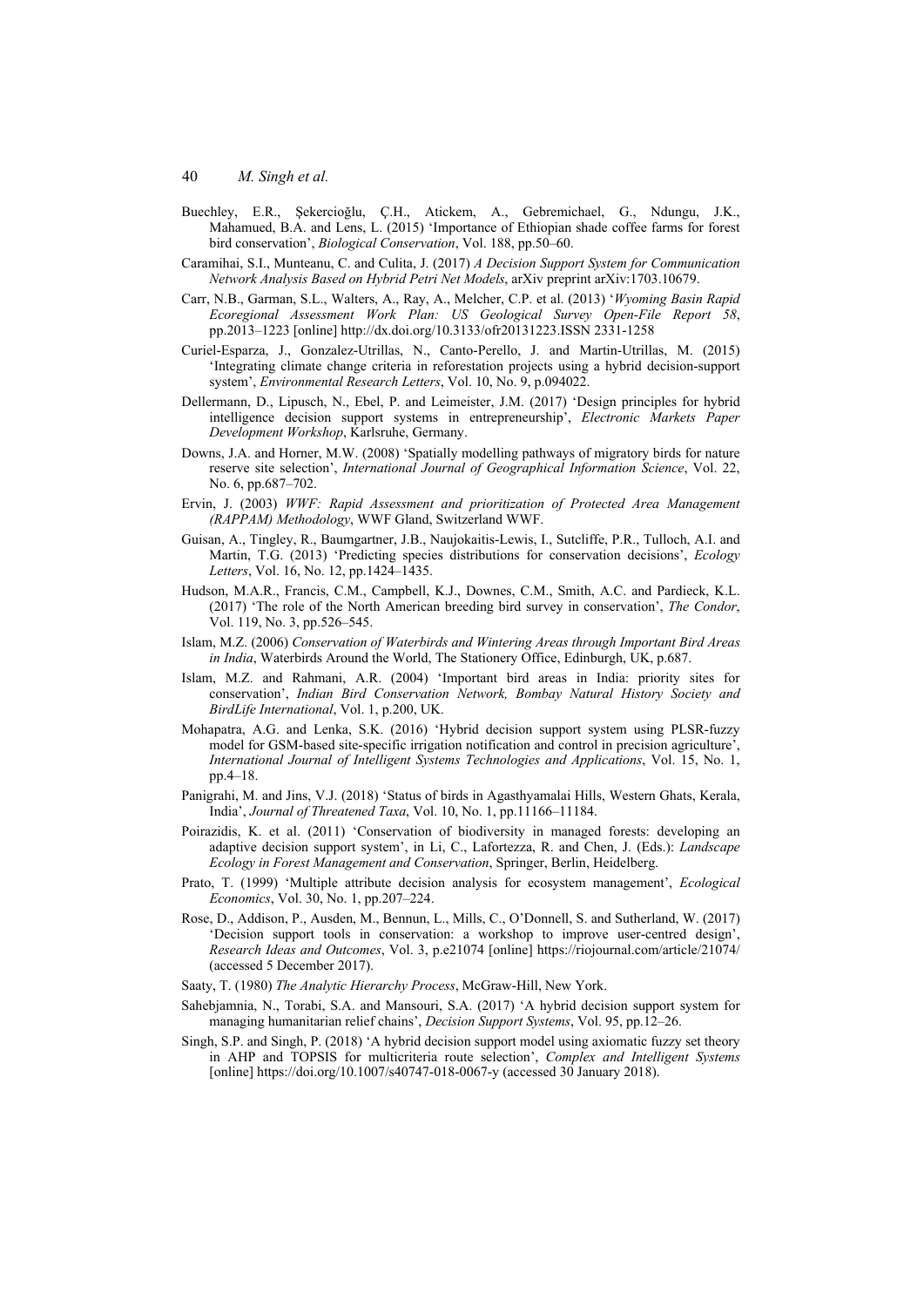- Snep, R.P., Kooijmans, J.L., Kwak, R.G., Foppen, R.P., Parsons, H., Awasthy, M. and van Heezik, Y.M. (2016) 'Urban bird conservation: presenting stakeholder-specific arguments for the development of bird-friendly cities', *Urban Ecosystems*, Vol. 19, No. 4, pp.1535–1550.
- Sutti, F., Strong, A. and Perlut, N. (2017) 'A multicriteria decision analysis for identifying priority conservation areas for grassland birds', *Northeastern Naturalist*, Vol. 24, No. sp8, pp.99–118.
- Tobias, J.A., Sekercioglu, C.H. and Vargas, F.H. (2013) 'Bird conservation in tropical ecosystems: challenges and opportunities', *Key Topics in Conservation Biology*, Vol. 2, pp.258–276.
- Van Pham, H., Tran, K.D. and Kamei, K. (2014) 'Applications using hybrid intelligent decision support systems for selection of alternatives under uncertainty and risk', *International Journal of Innovative Computing, Information and Control*, Vol. 10, No. 1, pp.39–56.
- Wszola, L.S., Simonsen, V.L., Stuber, E.F., Gillespie, C.R., Messinger, L.N., Decker, K.L. and Fontaine, J.J. (2017) 'Translating statistical species-habitat models to interactive decision support tools', *PloS One*, Vol. 12, No. 12, p.e0188244.

#### **Appendix A**

#### *Decision support tools*

#### *A.1 Rapid ecoregional assessment*

Rapid ecoregional assessment (REA) (Carr et al., 2013) synthesises exiting information for examining the ecological values, conditions, and trends within large connected areas that have similar environmental characteristics.

### *A.2 Rapid Assessment and Prioritisation of Protected Area Management (RAPPAM) Methodology*

RAPPAM methodology (Ervin, 2003) is used for analysing and comparing the importance, and the management effectiveness of the protected areas.

#### *A.3 Habitat suitability analysis*

HSA is performed to determine habitat aptness and species' distributions at the study site by computing habitat suitability value (HSV). The HSV of the study site (*zi*), represented by  $HSV^{z_i}$ , is computed by combining modified Delphi method, analytical hierarchy process (AHP) and simple additive weighting (SAW) Approach. HAS provides habitat information which can be used for impact assessment and habitat management. The suitability analysis is performed on the basis of biological surveys of the green reserves and the management priorities within the habitat.

The inputs (species data and biotic-abiotic parameters), habitat variation (spatial and temporal variability), and sampling variation (average, relative importance and habitat scores) were quantified for accuracy in HSVs results.

To compute the HSV, first the hierarchy of the habitat-scales is developed. Next, the Modified Delphi exercise is performed to score the habitat scales by taking into consideration the environmental variables (measures of climate, landscape structure, landscape heterogeneity, resources, and biotic information). The relative importance of the habitats was evaluated in next phase. Pairwise comparisons between all habitat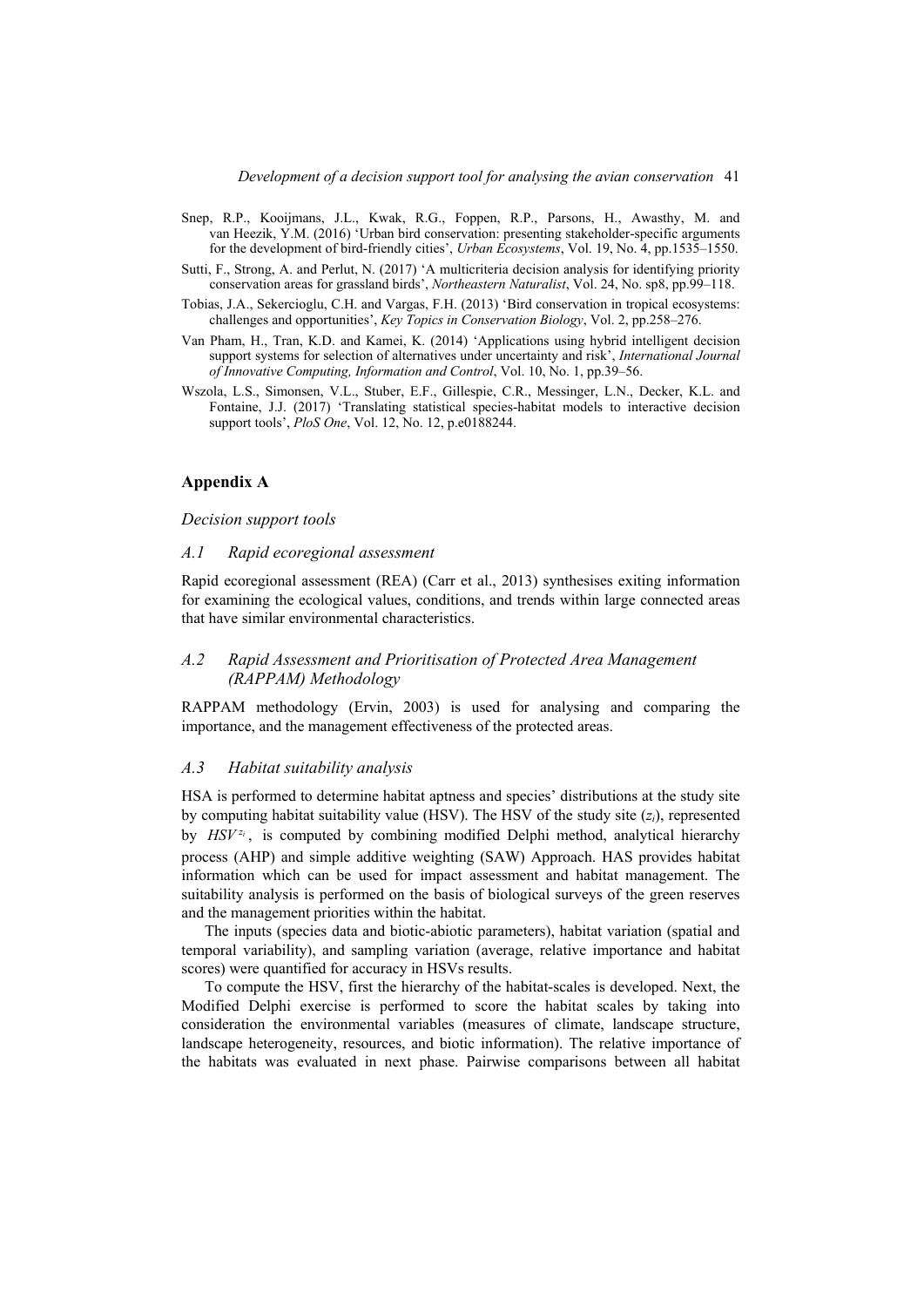factors were performed using Saaty's (1980) nine-point scale (Table A1) to calculate the Habitat Suitability Weights  $(HW_h^{z_i})$  for habitat scale *h* using AHP.

**Table A1** Scale for pairwise comparison

| Intensity of<br>importance |                             |          |        |  | 2. 4. 6. 8                             |
|----------------------------|-----------------------------|----------|--------|--|----------------------------------------|
| Definition                 | Equal                       | Moderate | Strong |  | Very strong Extreme Intermediate value |
|                            | <i>Source:</i> Saaty (1980) |          |        |  |                                        |

A weighted linear combination approach was then used to evaluate the suitability value  $(SV_h^{z_i})$  using equation (1).

$$
SV_h^{z_i} = \sum_i HW_h^{z_i} \times x_h^{z_i}
$$
 (1)

where  $x_h^{z_i}$  is the score of habitat scale *h* for the study sites  $(z_i)$ .

Finally, the HSV was calculated using equation (2) where *n* represents different types of habitats.

$$
HSV^{z_i} = \sqrt[m]{\prod_{h=1}^{H} SV_h^{z_i}}
$$
 (2)

#### *A.4 RIA methodology*

RIA methodology is formed for risk assessment of threats. The methodological steps of RIA are as follows:

- Step 1 Identifying the threat classes for each category *cj*.
- Step 2 Scoring the threats classes for each  $c_j$  by expert assessment (EA) team using five-point scale (high-5, middle-3, and low-1) to get the threat influence score  $(TI_{c_j}^{z_i})$  at each study site  $(z_i)$ ,  $i = 1, 2, ..., 5$ .
- Step 3 Fuzzy pairwise comparison of threat class for each  $c_i$  to determine threat influence weights  $(TW_{c_i})$  using following sub-steps:
	- a Conversion of fuzzy scale in triangular fuzzy number  $\tilde{a}_m = (a_{1m}, a_{2m}, a_{3m})$ using nine-point fuzzy scale (Table A2). The triplet  $(a_{1m}, a_{2m}, a_{3m})$  represents the lower, middle and upper triangular fuzzy number, *m* represents the threat class.
	- b Formation of fuzzy decision matrix to compute fuzzy decision weights  $(\tilde{F}_m)$ using following equation (3).

$$
\tilde{F}_m = \left(\frac{v_{1m}}{\sum_{i=1}^p v_{3m}}, \frac{v_{2m}}{\sum_{i=1}^p v_{2m}}, \frac{v_{3m}}{\sum_{i=1}^p v_{1m}}\right)
$$
(3)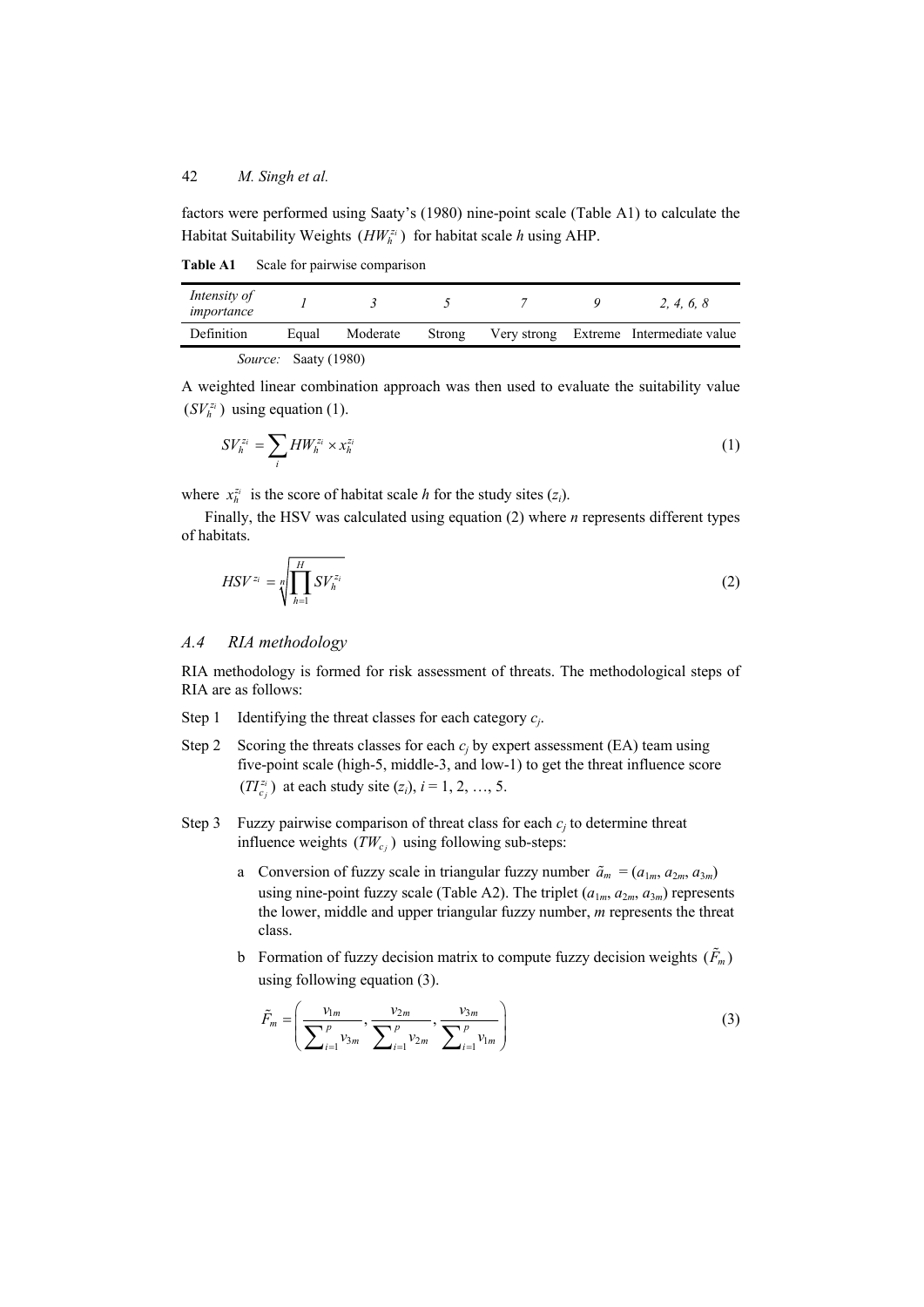*Development of a decision support tool for analysing the avian conservation* 43

where 
$$
v_m = \left(\prod_{m=1}^M \tilde{a}_m\right)^{1/M}
$$
.

c Computation of decision weights (*Dm*) for the fuzzy decision weights using equation (4) as given below.

$$
D_m = [\beta c_\alpha (F_{ml}) + (1 - \beta) c_\alpha (v_{mr})], 0 \le \beta \le 1, 0 \le \alpha \le 1
$$
\n
$$
(4)
$$

where  $c_{\alpha}(F_{ml}) = [(F_{m2} - F_{m1})\alpha + F_{m1}]$  represents the left value of  $\alpha$ -cut for  $\tilde{F}_m$  and  $c_{\alpha}(F_{mr}) = [F_{m3} - (F_{m3} - F_{m2})\alpha]$  represents the right value of  $\alpha$ -cut for  $\tilde{F}_m$ .

d Determining the threat influence weights  $(TW_{c_i})$  by normalising  $D_m$ .

**Table A2** Nine-point fuzzy scale

| <i>Fuzzy scale</i>                           | Triangular fuzzy scale                    | Description                                |
|----------------------------------------------|-------------------------------------------|--------------------------------------------|
| ĩ                                            | $(1,1,1)$ if diagonal                     | Equal importance                           |
|                                              | $(1,1,3)$ for equal importance            |                                            |
| $\tilde{3}$                                  | (1, 3, 5)                                 | Moderate importance of one over another    |
| ξ                                            | (3, 5, 7)                                 | Strong importance of one over another      |
| ñ                                            | (5, 7, 9)                                 | Very strong importance of one over another |
| õ                                            | (7, 9, 9)                                 | Extreme importance of one over another     |
| $\tilde{2}, \tilde{4}, \tilde{6}, \tilde{8}$ | $(1, 2, 4), (2, 4, 6), (4, 6, 8), (6, 8,$ | Intermediate values                        |

Step 4 Determining the site-risk impact weights  $(ZRW_{c_i}^{z_j})$  $ZRW_{c_i}^{z_j}$  for the sites using following equation (5).

$$
ZRW_{c_i}^{z_j} = TI_{c_j}^{z_i} \times TW_{c_j} \tag{5}
$$

Step 5 Scoring the threat classes for each category by the EA team according to their timing, range and severity, in relation to how likely they 'trigger' the bird species' mortality at the study sites, to get threat trigger scores (TS, RS, SeS) of sites for each category. The scores are given in Table A3, Table A4, and Table A5.

| Table A3 | Timing of threat |
|----------|------------------|
|----------|------------------|

| Timing of threat                                     | Timing score (TS) |
|------------------------------------------------------|-------------------|
| Happening now                                        |                   |
| Likely in short-term (within four years)             |                   |
| Likely in long-term (beyond four years)              |                   |
| Past (and unlikely to return) and no longer limiting |                   |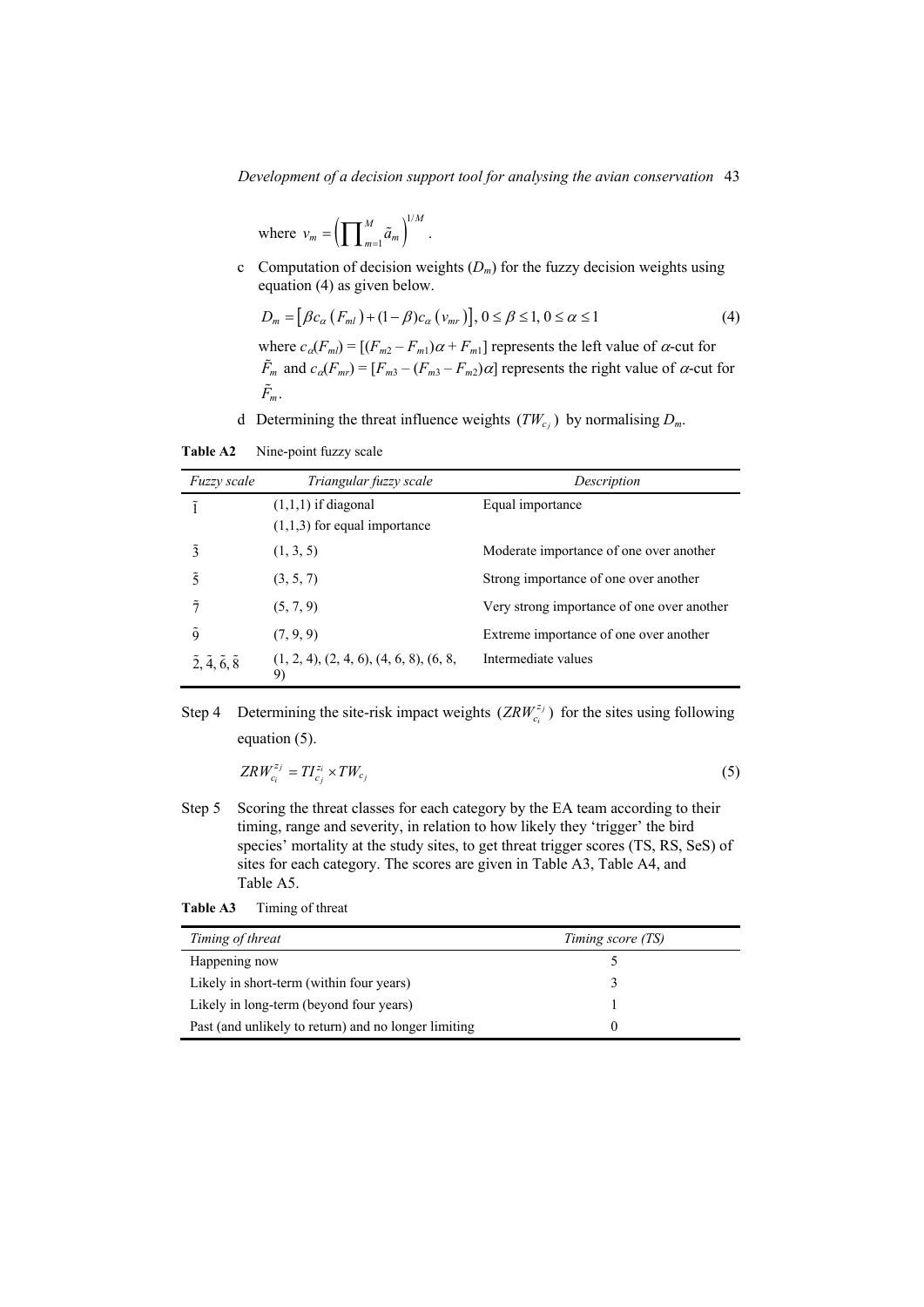| Range of threat                     | Range score (RS) |  |
|-------------------------------------|------------------|--|
| Whole population/area $(>90\%)$     |                  |  |
| Most of population/area $(50-90\%)$ |                  |  |
| Some of population/area $(10-50\%)$ |                  |  |
| Few individuals/small area $($      |                  |  |

#### **Table A5** Severity of threat

| Severity of threat                                         | Severity score (SeS) |
|------------------------------------------------------------|----------------------|
| Rapid deterioration $($ >30% over seven years)             |                      |
| Moderate deterioration (10–30% over seven years)           |                      |
| Slow deterioration $(1-10\%$ over seven years)             |                      |
| No or imperceptible deterioration $($ 1% over seven years) |                      |

Step 6 Scoring the threat classes using the five-point scale by the EA team to get the species threat influence score  $(STI_{c_{1k}}^{z_i})$  and habitat threat impact score  $(STI_{c_{2l}}^{z_i})$ ; where *k* represents the number of species, and *l* is the number of the habitat sub-types.

Step 7 Computing the total species threat impact score  $(TSTI_{c_{ik}}^{z_i})$  and total habitat threat impact score  $(TSTI_{c_{2k}}^{z_i})$  with the help of equations (6) and (7).

$$
TSTI_{c_{1k}}^{z_i} = STI_{c_{1k}}^{z_i} \times (TS + RS + SeS)
$$
\n
$$
\tag{6}
$$

$$
TSTI_{c_{2l}}^{z_i} = STI_{c_{2l}}^{z_i} \times TS_{c_i}^{z_i}
$$
\n<sup>(7)</sup>

Step 8 Calculating the overall risk impact score  $(ORI_{c_j}^{z_i})$  for each category using equations (8) and (9).

$$
ORI_{c_1}^{z_i} = TSTI_{c_{1k}}^{z_i} \times \mathbb{ZRW}_{c_j}^{z_i} \tag{8}
$$

$$
ORI_{c_2}^{z_i} = TSTI_{c_{2l}}^{z_i} \times ZRW_{c_i}^{z_i}
$$
\n(9)

#### *A.5 SFS (SWOT-FAHP-SAW) methodology*

SFS methodology is a foundation for evaluating the internal potentials and limitations, and the likely opportunities and threats from the external environment quantitatively.

SFS methodology is developed as an integration of strengths, weaknesses, opportunities and threats (SWOT) analysis, Fuzzy AHP (FAHP), and SAW approach for identifying and prioritising the strategies for a goal. With this methodology, the internal and external parameters, required for analysing a problem quantitatively, are identified and are used to form a TOWS matrix to develop:

Offensive strategies (SO: including strengths to exploit opportunities).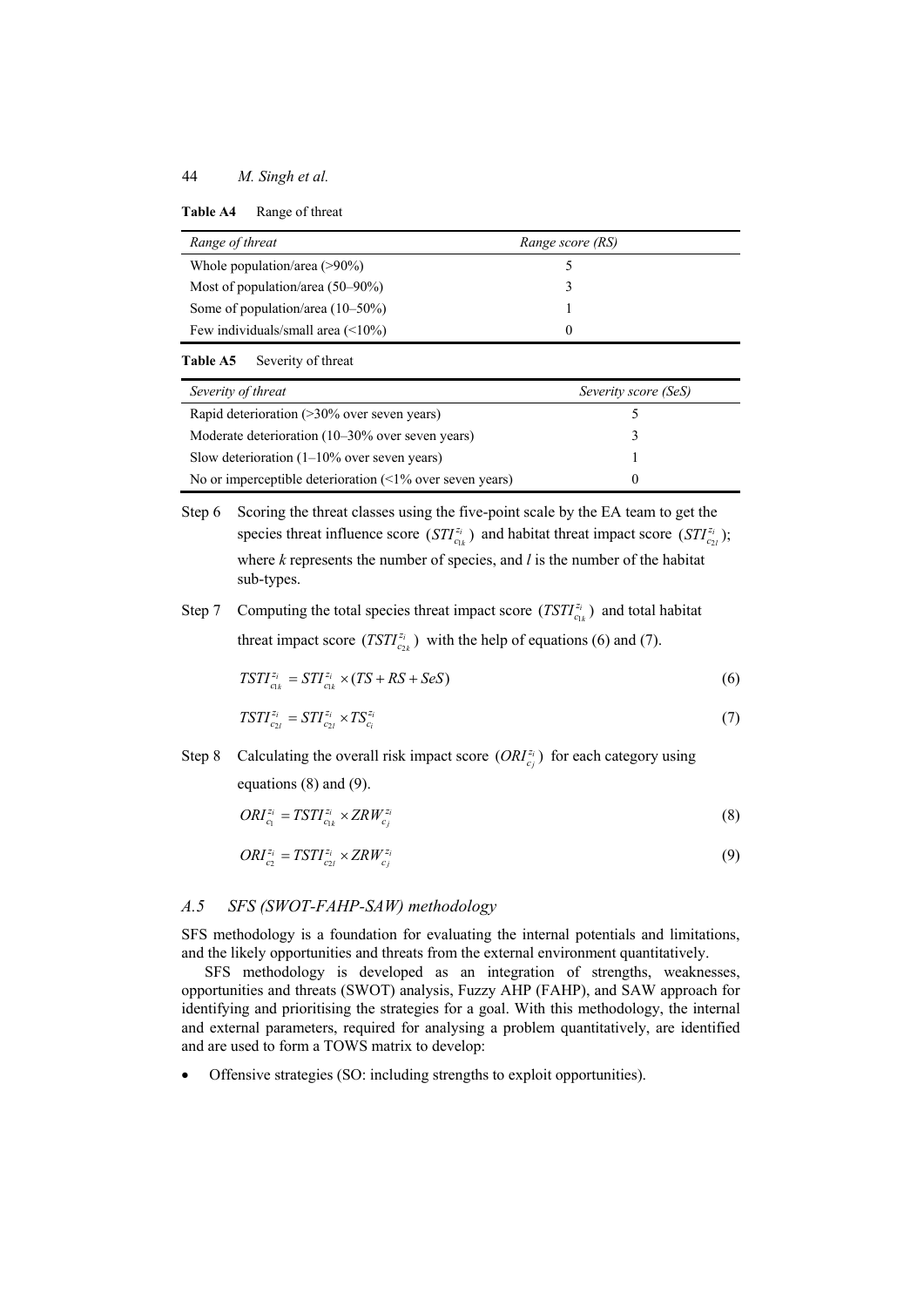- Reactive strategies (SW: aims to overcome the weakness by taking advantages of opportunities).
- Defensive strategies (ST: strengths to avoid threats).
- Adaptive strategies (WT: reduce the weakness to avoid threats).

Action plans were then generated to implement the strategies. Following are the phases of developed SAS methodology:

Phase 1 *Identification of SWOT parameters and alternative strategies*

- Step 1 Identification of SWOT parameters  $(p_m, m = 1, ..., M)$ .
- Step 2 Organising these parameters in a SWOT matrix under each group  $(g_d, d = 1, 2, 3, 4).$
- Step 3 Establishment of TOWS Matrix to develop strategies (*As*).

Phase 2 *Prioritisation of SWOT groups and parameters*

- Step 1 Rating and ranking of  $g_d$  and  $p_m$  using pairwise-comparison (PC) questionnaire.
- Step 2 Generation of PC matrix for each  $g_d$  and their corresponding  $p_m$  using equations (10) and (11).

$$
g_d^R = \left(\prod_{q=1}^Q x_{dq}\right)^{1/q} \tag{10}
$$

$$
p_m^R = \left(\prod_{q=1}^Q y_{mq}\right)^{1/q} \tag{11}
$$

where  $x_{dq}$  is pairwise rating of the  $d^{\text{th}}$  group by  $q^{\text{th}}$  respondent, and  $y_{mq}$ is pairwise rating of the  $m<sup>th</sup>$  parameter by  $q<sup>th</sup>$  respondent.

- Step 3 Computation of group judgment weights  $(gW_d)$  and parameter judgment weights (*pWm*).
- Step 4 Computation of global judgment weights  $(pJ_m^w)$  using following equation (12).

$$
pJ_m^{\mathbf{w}} = gW_d \times pW_m \tag{12}
$$

Phase 3 *Rating alternative strategies (As) using following step:*

- Step 1 Linguistic ranking of *A<sub>s</sub>* based on the  $p_m$ .
- Step 2 Conversion of linguistic terms in triangular fuzzy number  $(\tilde{a}_m)$  using nine-point fuzzy scale as given in Table 2.
- Step 3 Formation of fuzzy decision matrix to compute fuzzy decision weights  $(\tilde{F}_m)$  using equation (4).
- Step 4 Computation of the decision weights  $(D_m)$  using equation (5).
- Step 5 Computation of SWOT weights using the following equation (13).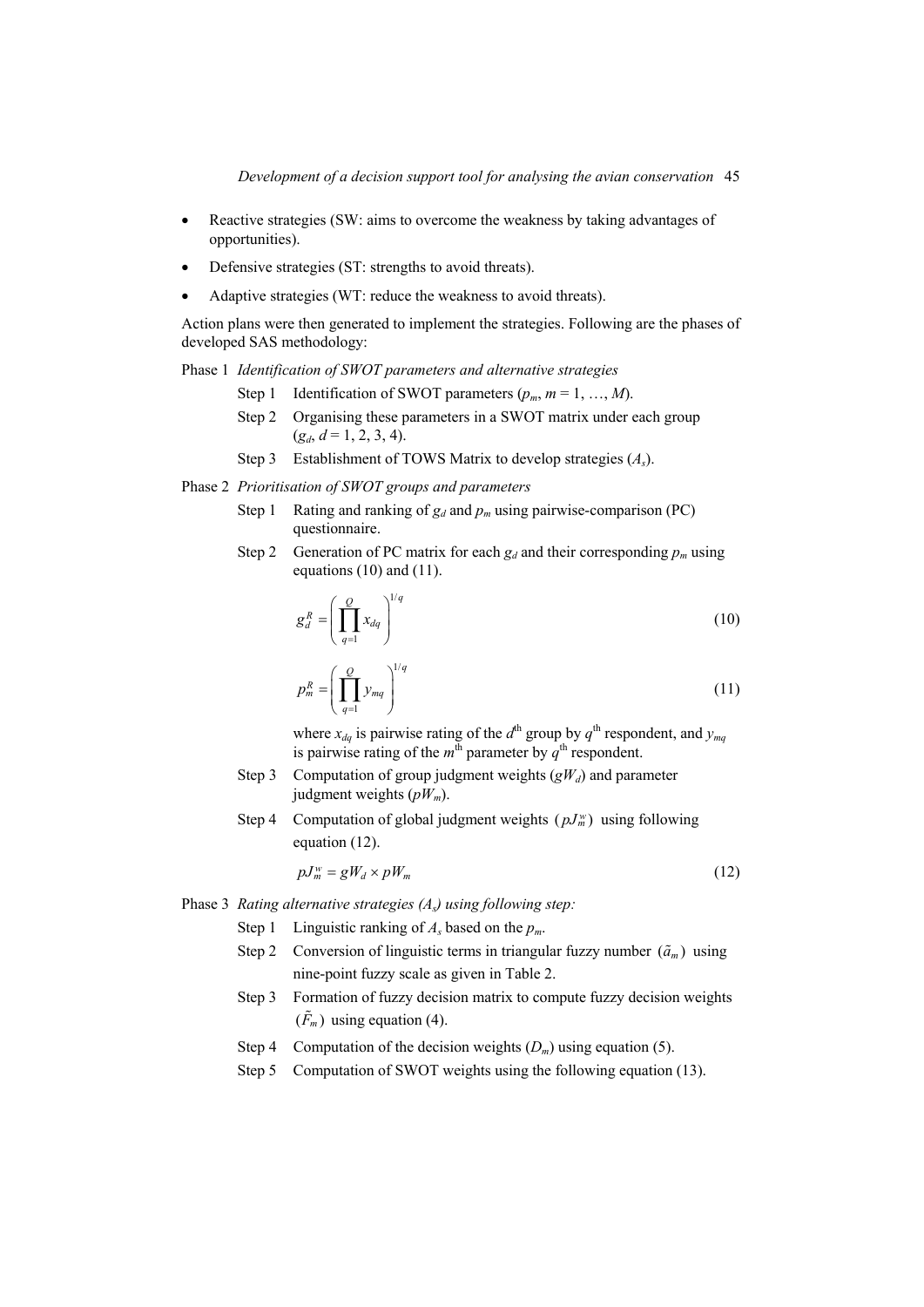$$
SW_m = pJ_m^w \times D_m \tag{13}
$$

Phase 4 Computation of strategy judgment weights  $(SJ_s^w)$ 

The strategy judgment weights  $(SJ_{s}^{w})$  are computed using the equation (14), as given below.

$$
SJ_s^w = \sum_{m=1}^M SW_m \tag{14}
$$

### **Appendix B**

*Case-based reasoning process* 

#### *Steps in case-based reasoning*

The solution of a new problem involves four steps, as shown in Figure B1.

1 *Retrieve*: when a new problem (case) occurs, it is compared with existing cases in the case-base and most similar case(s) is/are selected. Similarity can be assessed based on similarity of each feature, which depends on the feature value. If the degree of similarity of the feature  $(d_c, c$  is number of cases) is 0 (not similar) or 1 (very similar), and priority weight of the feature is  $w_c$  (value ranges from 0 to 1) then the similarity is computed as:

$$
\text{Similarity} = \frac{\sum_{c=1}^{C} w_c \times d_c}{\sum_{c=1}^{C} w_c}
$$
\n(15)

2 *Reuse*: the retrieved (similar case(s) is/are reused to suggest as the solution of new problem.

Figure B1 Steps in case-based reasoning process (see online version for colours)



*Source:* Aamodt and Plaza (1994)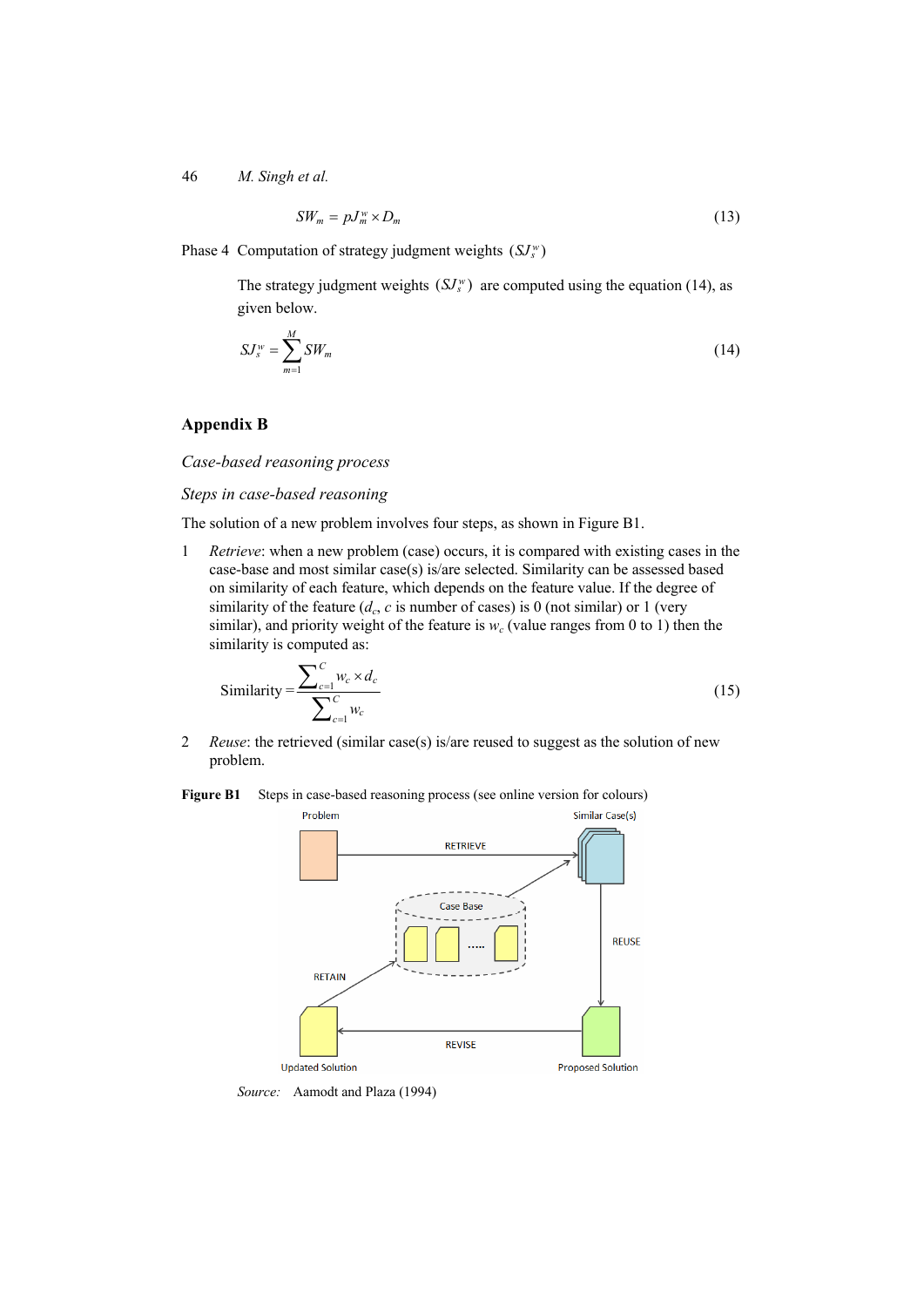- 3 *Revise*: the solution which was presented by utilising the retrieved cases is evaluated according to its level of success. If the solution is fully successful then there remains no need for revision. If however, the solution failed to achieve its required goal, then it is revised according to certain rules.
- 4 *Retain*: the new solution (resulting experience) as a new case is retained in case-base to learn and refine the knowledge for future applications.

### **Appendix C**

### *Analysis of suitability of habitats*

The suitability of habitats was scored linguistically on the basis of the criteria specified in Table C1. For example, the demographic condition of grassland was scored very high, and so on. This scoring was then converted to numeric data as shown in Table C2 to get  $x_{h_j}^{z_i}$ , as presented in Table C3.

**Table C1** Modeling parameters and their attributes

|                  | Attributes of parameters<br>Parameters |                                       |                                                           |        |                         |              |  |  |
|------------------|----------------------------------------|---------------------------------------|-----------------------------------------------------------|--------|-------------------------|--------------|--|--|
| Population count |                                        |                                       | Number of sites, years, and number of counted individuals |        |                         |              |  |  |
| Birds demography |                                        |                                       | Population abundance, living status                       |        |                         |              |  |  |
|                  | Presence/absence data                  |                                       | Occurrence at site, occurrence in month                   |        |                         |              |  |  |
| <b>Threats</b>   |                                        | Threats to birds, threats to habitats |                                                           |        |                         |              |  |  |
| <b>Table C2</b>  |                                        | Scoring scheme for the criteria       |                                                           |        |                         |              |  |  |
| Value            |                                        | .75                                   |                                                           | .5     | .25                     | $\cdot$ 1    |  |  |
| Term             | Very high                              | High                                  |                                                           | Medium | Low                     | Not suitable |  |  |
| Table C3         | $x_{h_i}^{z_i}$ scoring                |                                       |                                                           |        |                         |              |  |  |
| Grassland        |                                        | Dry Savanna                           | 0.75                                                      |        |                         |              |  |  |
|                  |                                        | Moist Savanna                         | 1                                                         |        |                         |              |  |  |
| Scrubland        | 1                                      | Xeric Shrubs                          |                                                           |        | Dense foliage cover     |              |  |  |
|                  |                                        |                                       |                                                           |        | Mid-dense foliage cover | 0.75         |  |  |
|                  |                                        |                                       |                                                           |        | Sparse foliage cover    | 0.75         |  |  |

Next, the relative importance of the habitats were scored and were averaged to find the habitat suitability weights  $(HW_h^{z_i})$  as shown in Table C4. Similarly, the matrices for all the scales were obtained.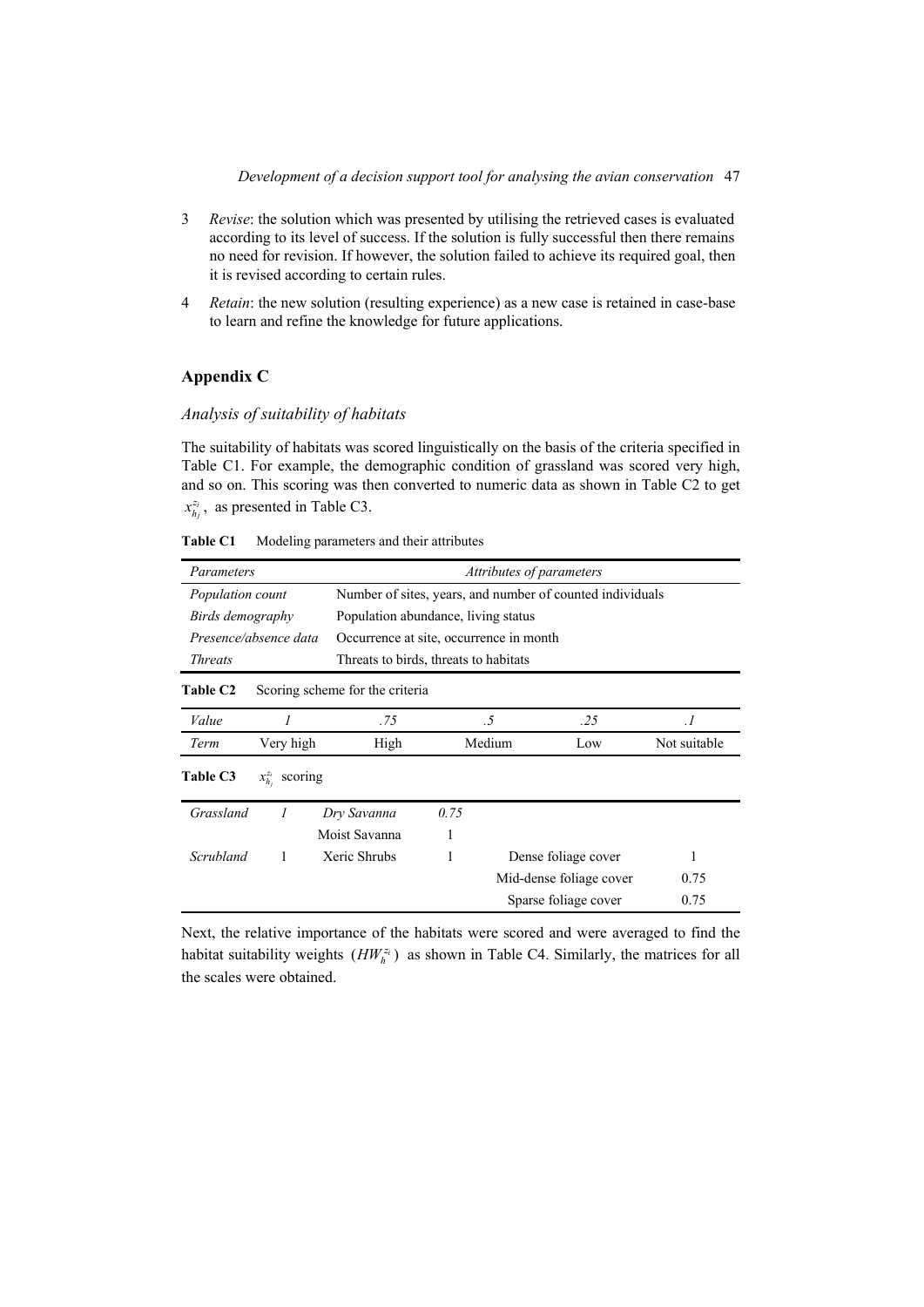|                | Grassland | Scrubland | Forest | Bare<br>ground | Urban<br>landscape | Wetland | HS<br>weights |
|----------------|-----------|-----------|--------|----------------|--------------------|---------|---------------|
| Grassland      | 1.00      | 0.42      | 0.15   | 3.43           | 1.86               | 0.16    | 0.076         |
| Scrubland      |           | 1.00      | 0.22   | 3.71           | 0.45               | 0.20    | 0.087         |
| Forest         |           |           | 1.00   | 6.43           | 5.14               | 1.29    | 0.361         |
| Bare<br>ground |           |           |        | 1.00           | 0.22               | 0.16    | 0.032         |
| Urban land     |           |           |        |                | 1.00               | 0.15    | 0.09          |
| Wetland        |           |           |        |                |                    | 1.00    | 0.354         |

**Table C4** Relative importance matrix for first scale habitats (after averaging)

These weights are used to calculate HSV  $(HSV^{z_i})$ .

## **Appendix D**

**Table D2** *<sup>i</sup>*

 $TI_c^z$ 

### *Computation of overall risk impact score*

The threat categories are scored for each category (Table D1), which resulted in threat influence score  $(TI_{c_j}^{z_i})$ , as shown in Table D2.

|                            | $S\!B\!S$ |  |
|----------------------------|-----------|--|
| WC                         | H         |  |
| $\mathcal{C}$              | M         |  |
| EID                        | M         |  |
| $\mathop{\rm HI}\nolimits$ | H         |  |
| T                          | H         |  |
| NT                         | H         |  |
|                            |           |  |

**Table D1** Threat classes scored (for birds)

|               | SBS |  |
|---------------|-----|--|
| <b>WC</b>     |     |  |
| $\mathcal{C}$ | 3   |  |
| EID           | 3   |  |
| H             |     |  |
| T             |     |  |
| NT            |     |  |

Next, threat influence weights  $(TW_{c_j})$  were determined (listed in Table D3) using the steps specified in Appendix A.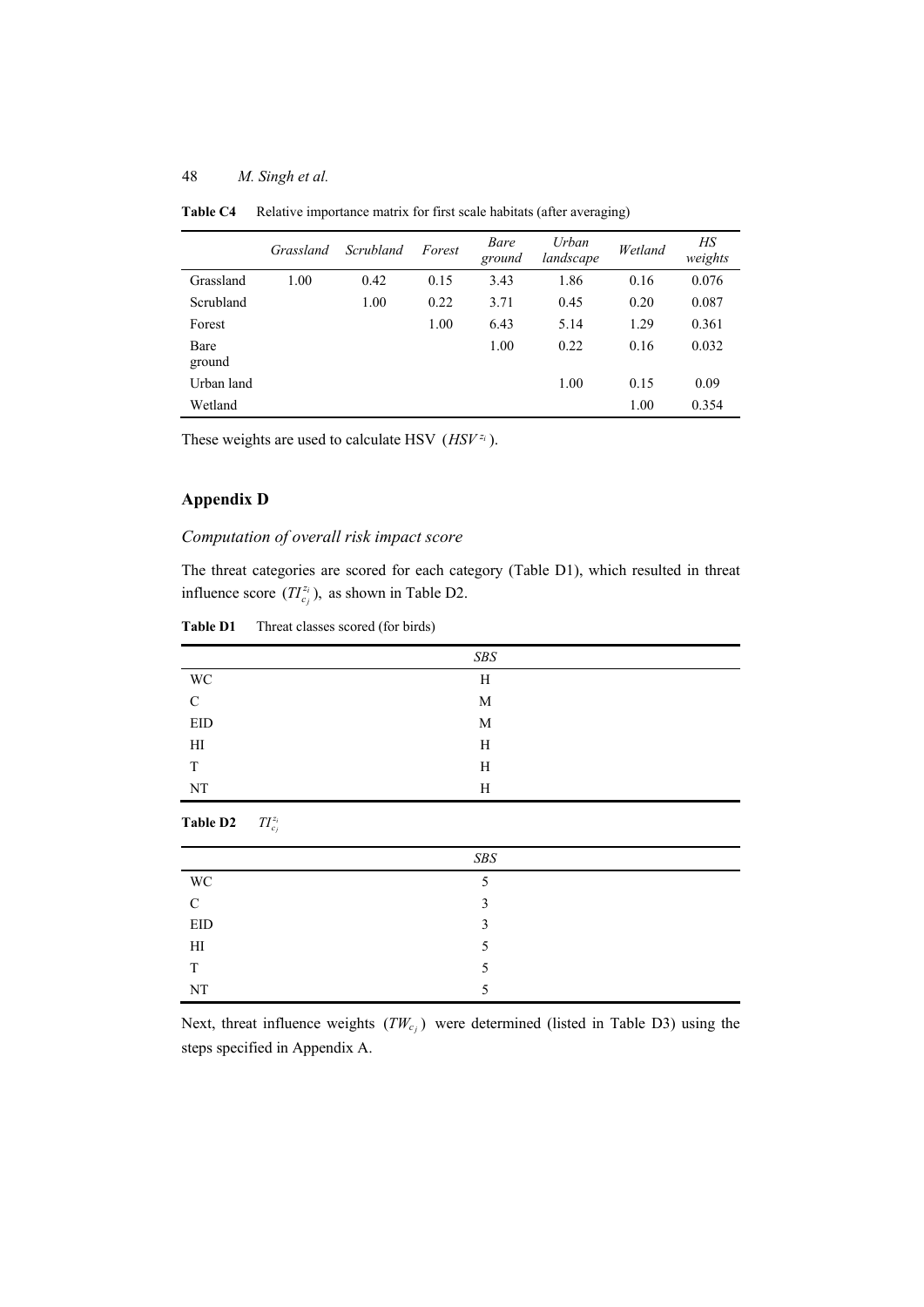| WC.           | 0.2911 |  |
|---------------|--------|--|
| $\mathcal{C}$ | 0.0821 |  |
| EID           | 0.1035 |  |
| HІ            | 0.3294 |  |
| T             | 0.1177 |  |
| NT            | 0.0762 |  |

**Table D3** Threat influence weights  $(TW_{c_i})$ 

The site-risk impact weights  $(ZRW_{c_i}^{z_j})$ ,  $ZRW_{c_i}^{z_j}$ ), given in Table D4, were computed using equation (5) given in Appendix A.

**Table D4** *<sup>j</sup>*  $ZRW_{c_i}^{z_j}$  for threat (for birds)

| WC    | ◡     | EID           | ΗI   | $\tau$ | $_{NT}$ |
|-------|-------|---------------|------|--------|---------|
| 1.456 | J.246 | 21<br>V.J I I | .647 | 0.588  | 0.381   |

Next, the threat classes were scored by the EA team to get the species threat influence score  $\left(STZ_{\text{clk}}^{z_i}\right)$  which was used to calculate total species threat impact score  $\left(TSTZ_{\text{clk}}^{z_i}\right)$ , presented in Table D5, using equation (6) given in Appendix A.

**Table D5**  $TSTI_{c1k}^{z_i}$  for few birds

| Bird code           | <i>Species</i>     | WC |    | <b>EID</b> | HI |    | NT |
|---------------------|--------------------|----|----|------------|----|----|----|
| PSAc247             | Bank Myna          | 11 |    | 9          | 39 | 75 |    |
| AAAn001             | Bar headed goose   | 33 | 35 | 9          | 13 | 15 | 35 |
| PHHi193             | Barn swallow       | 11 |    | 27         | 13 | 15 |    |
| TTTu <sub>295</sub> | Barred buttonquail | 55 |    | 9          | 13 | 15 |    |
| <b>PPP1222</b>      | Baya weaver        | 11 |    | 9          | 13 | 15 |    |
| FAAc116             | <b>Besra</b>       | 11 |    | Q          | 13 | 75 |    |

Using the equation (8) of Appendix A, the overall risk impact scores  $(ORI_{c_j}^{z_i})$ , listed in Table D6, were calculated for category 1.

**Table D6** *<sup>i</sup>*  $ORI_{c_j}^{z_i}$  for few birds

| Bird code           | <i>Species</i>     | WC     | $\mathcal{C}$ | EID   | HI     |        | NT    |
|---------------------|--------------------|--------|---------------|-------|--------|--------|-------|
| PSAc247             | Bank Myna          | 9.607  | 1.723         | 0.932 | 38.545 | 44.130 | 1.600 |
| AAAn001             | Bar headed goose   | 28.822 | 8.615         | 0.932 | 12.848 | 8.826  | 7.998 |
| <b>PHHi193</b>      | Barn swallow       | 9.607  | 1.723         | 2.795 | 12.848 | 8.826  | 1.600 |
| TTTu <sub>295</sub> | Barred buttonquail | 48.036 | 1.723         | 0.932 | 12.848 | 8.826  | 1.600 |
| PPP1222             | Baya weaver        | 9.607  | 1.723         | 0.932 | 12.848 | 8.826  | 1.600 |
| FAAc116             | <b>Besra</b>       | 9.607  | 1.723         | 0.932 | 12.848 | 44.130 | 1.600 |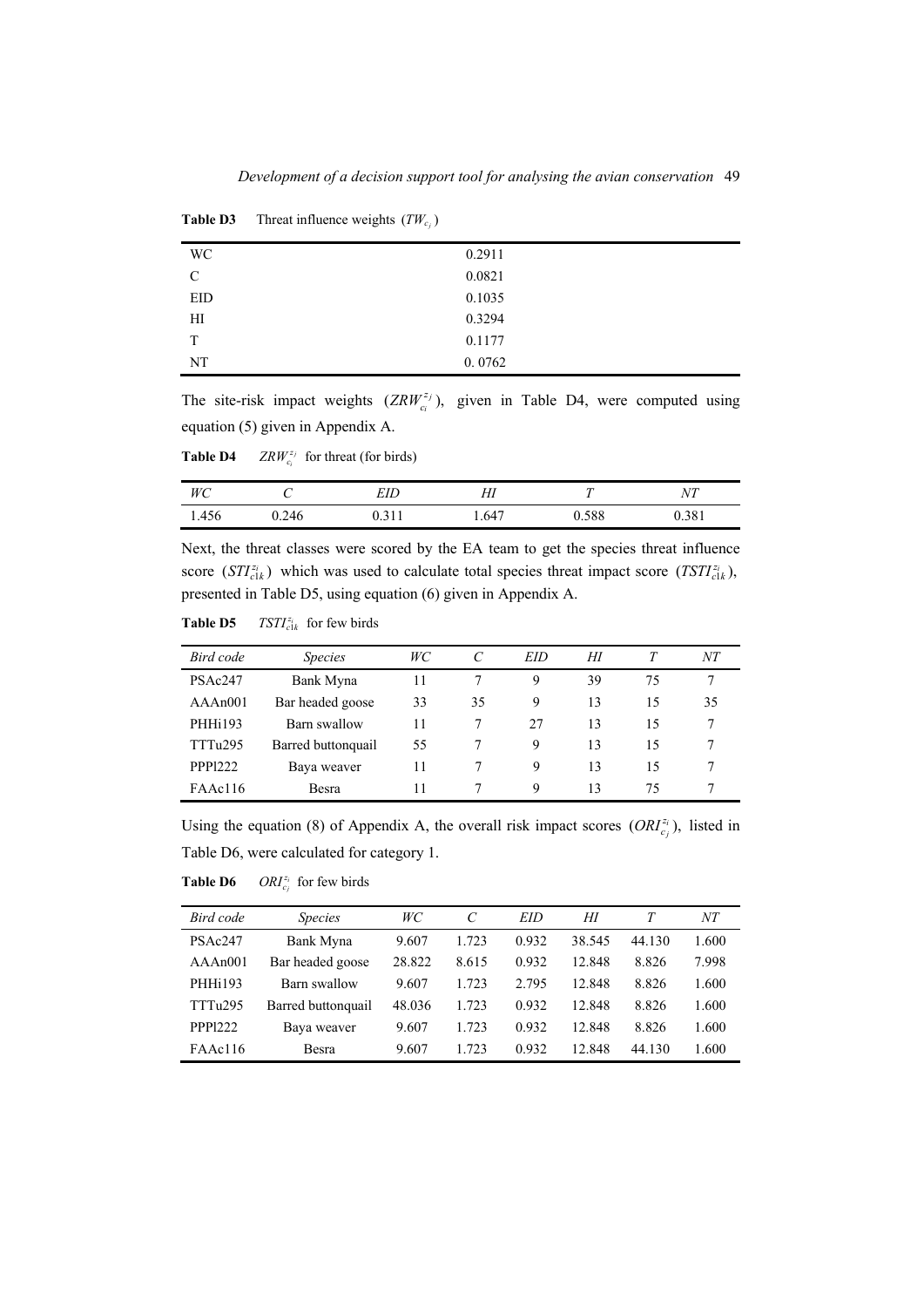Similarly, the  $ORI_{c_i}^{z_i}$  were computed for all habitats and all bird guilds. These values helped in determining the major threats to habitats and bird of Agra.

### **Appendix E**

#### *Determining conservation status*

The global conservation status of the birds of the study site is determined as per the IUCN guidelines. The local conservation status of the birds is determined on the basis of population trend, and average risk impact score (Figure E1). The species are categorised as least concern (LC), vulnerable (VU), near threatened (NT), endangered (EN) and critically endangered (CR) for local status.

**Figure E1** Criteria for determining local conservation status (see online version for colours)



### **Appendix F**

*Computation of strategy judgment weights* 

Phase 1 Identification of SWOT parameters and alternative strategies

The opinion of EA Team helped in identifying parameters  $(p_m)$  relevant to internal and external C&M environment. These parameters were categorised into four groups  $(g_d)$ : strengths, weaknesses, opportunities and threats. A SWOT matrix was formed using  $g_d$  together with their corresponding  $p_m$ . Table F1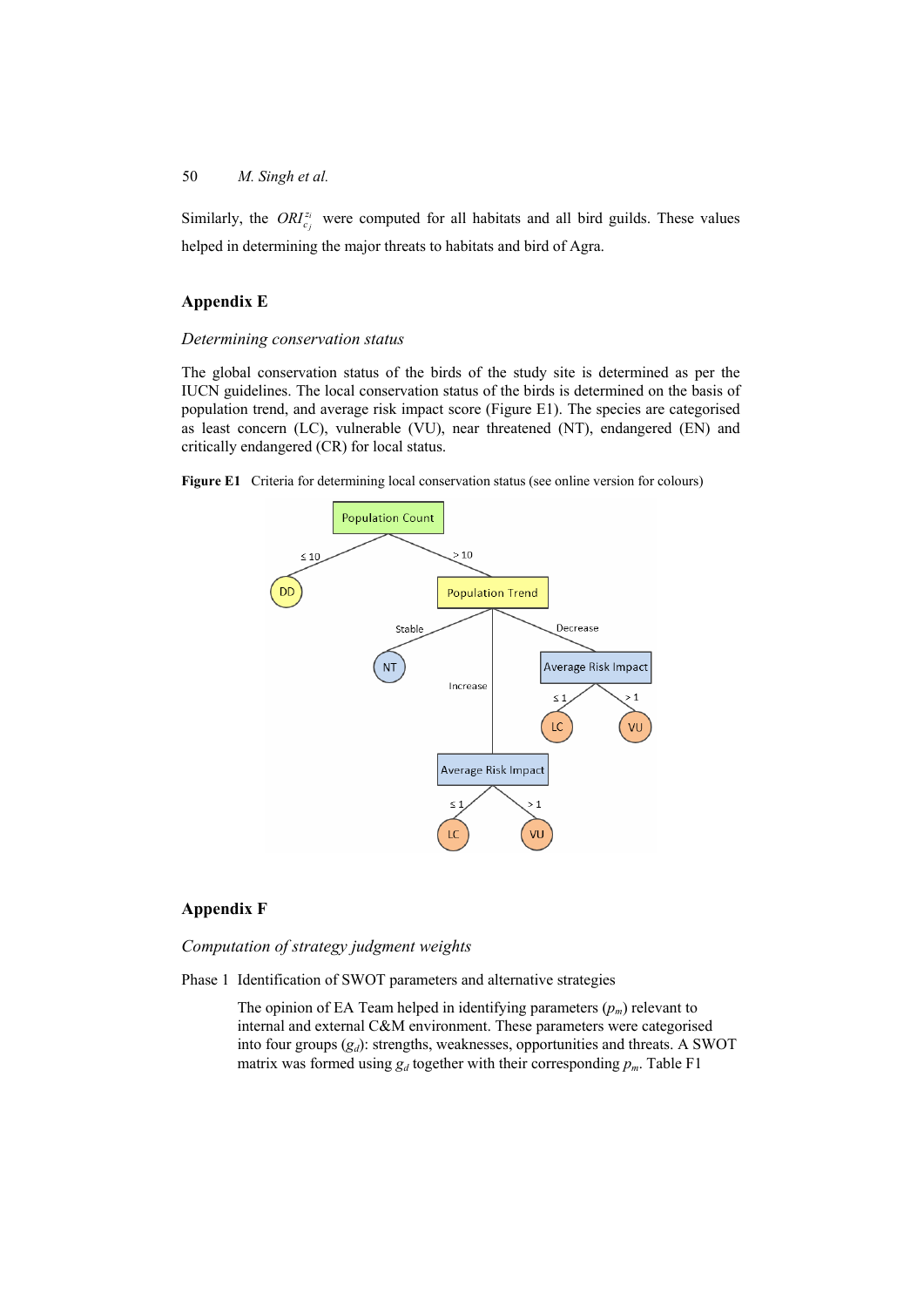displays SWOT matrices for the study site. The identified SWOT parameters were grouped for making computation simple.

Next the EA team investigated the alternative strategies based on TOWS matrix (Table 7) to identify offensive strategies, reactive strategies, defensive strategies, and adaptive strengths.

Phase 2 Prioritisation of SWOT groups and parameters

Pairwise-comparison (PC) ranking was performed for the  $g_d$  and  $p_m$ . These were then averaged to find the PC matrix for each group:

**Table F1** PC matrix for *g*<sup>1</sup>

|                | $p_1$ | $p_2$ | $p_3$ | $p_4$ | $p_5$ | $p_6$ | Weights |
|----------------|-------|-------|-------|-------|-------|-------|---------|
| $p_1$          | 1.000 | 2.250 | 3.000 | 4.880 | 5.000 | 3.130 | 0.375   |
| $p_2$          |       | 1.000 | 1.000 | 3.880 | 2.880 | 5.000 | 0.219   |
| p <sub>3</sub> |       |       | 1.000 | 2.000 | 3.000 | 4.750 | 0.182   |
| $p_4$          |       |       |       | 1.000 | 2.880 | 2.500 | 0.102   |
| p <sub>5</sub> |       |       |       |       | 1.000 | 3.130 | 0.073   |
| $p_6$          |       |       |       |       |       | 1.000 | 0.049   |

Similarly the PC Matrices were generated for *g*2, *g*3, and *g*4. These gave the local weights for all the SWOT parameters (Table F2).

| Table F2 |  |  | $pJ_m^{\rm w}$ of SWOT parameters |
|----------|--|--|-----------------------------------|
|----------|--|--|-----------------------------------|

| SWOT groups       | Weights | <b>SWOT</b> parameters                   | Local weights | Global weights |
|-------------------|---------|------------------------------------------|---------------|----------------|
| $(g_1)$ strengths | 0.469   | (p1) dynamic habitat                     | 0.375         | 0.1759         |
|                   |         | (p2) rich bird diversity                 | 0.219         | 0.1027         |
|                   |         | $(p3)$ mixed vegetation                  | 0.182         | 0.0854         |
|                   |         | (p4) satisfactory<br>infrastructure      | 0.102         | 0.0478         |
|                   |         | (p5) knowledge oriented                  | 0.073         | 0.0342         |
|                   |         | (p6) tourist friendly                    | 0.049         | 0.0229         |
| $(g_2)$           | 0.132   | $(p7)$ crowded                           | 0.532         | 0.0702         |
| weaknesses        |         | (p8) drained water body                  | 0.331         | 0.0437         |
|                   |         | (p9) encroachment                        | 0.137         | 0.0181         |
| $(g_3)$           | 0.284   | $(p10)$ area expansion                   | 0.553         | 0.1571         |
| opportunities     |         | $(p11)$ strong food pyramid<br>within PA | 0.292         | 0.0829         |
|                   |         | $(p12)$ better tourism                   | 0.155         | 0.0440         |
| $(g_4)$ Threats   | 0.114   | (p13) rapid development                  | 0.478         | 0.0545         |
|                   |         | $(p14)$ pollution                        | 0.157         | 0.0179         |
|                   |         | (p15) habitat disturbance                | 0.095         | 0.0108         |
|                   |         | $(p16)$ misbalanced<br>ecosystem         | 0.270         | 0.0308         |